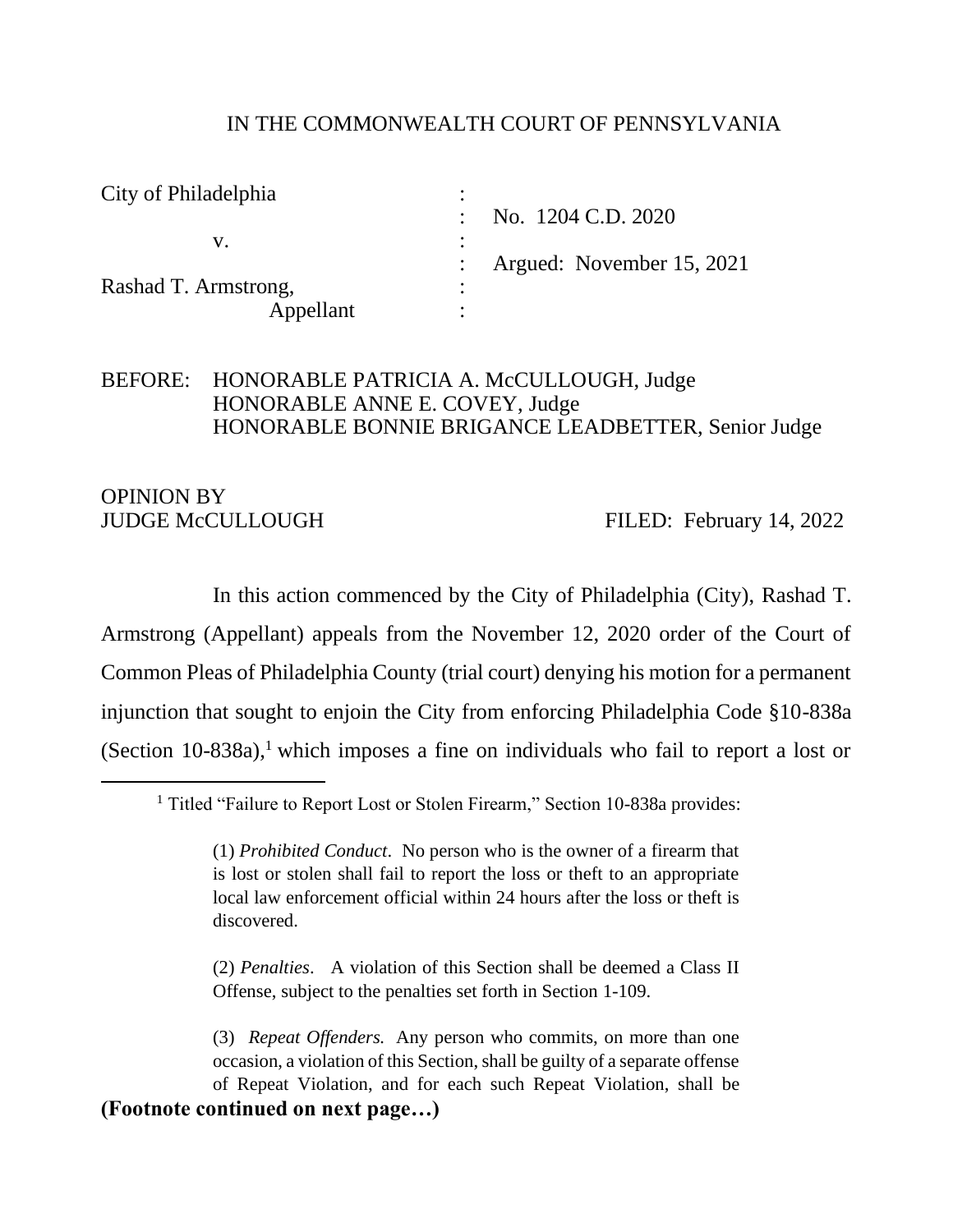stolen firearm, on the ground that it is preempted by Section 6120(a) of the Pennsylvania Uniform Firearms Act (UFA), 18 Pa.C.S. §6120(a).<sup>2</sup> We reverse and remand to the trial court with instructions to enter a permanent injunction in favor of Appellant.

#### **Background**

On November 1, 2019, the City filed a complaint alleging that Appellant violated Section 10-838a in failing to report a firearm missing or stolen within 24 hours to the Philadelphia Police Department and seeking a fine in the amount of \$2,000.00. The City averred that on December 6, 2017, Appellant purchased a SR9E Model Ruger with the serial number 338-18643 (the firearm) from New Frontier Outfitters located at 9280 Ridge Pike, Philadelphia, Pennsylvania. On April 23, 2018, Appellant knew

City of Philadelphia, Pa., the Philadelphia Code §10-838a (2008) (Philadelphia Code). Section [1-109](https://codelibrary.amlegal.com/codes/philadelphia/latest/philadelphia_pa/0-0-0-184577#JD_1-109) states that in terms of a Class II offense, the fine "for any violation committed on January 1, 2009[,] or thereafter, [shall be] two thousand dollars (\$2,000) for each violation." Philadelphia Code §1-109.

<sup>2</sup> Act of October 18, 1974, P.L. 768, *as amended*. Section 6120(a) of the UFA states:

(a) *General rule.*-- No county, municipality or township may in any manner regulate the lawful ownership, possession, transfer or transportation of firearms, ammunition or ammunition components when carried or transported for purposes not prohibited by the laws of this Commonwealth.

18 Pa.C.S. §6120(a).

subject to a fine of not more than one thousand nine hundred dollars (\$1,900) for any violation committed in 2008, and not more than two thousand dollars (\$2,000) for any violation committed in 2009 or thereafter, or imprisonment for not more than ninety (90) days, or both. A person shall be guilty of a Repeat Violation regardless [of] whether the second or subsequent violation occurs before or after a judicial finding of a first or previous violation. Each violation, after the first, shall constitute a separate Repeat Violation offense.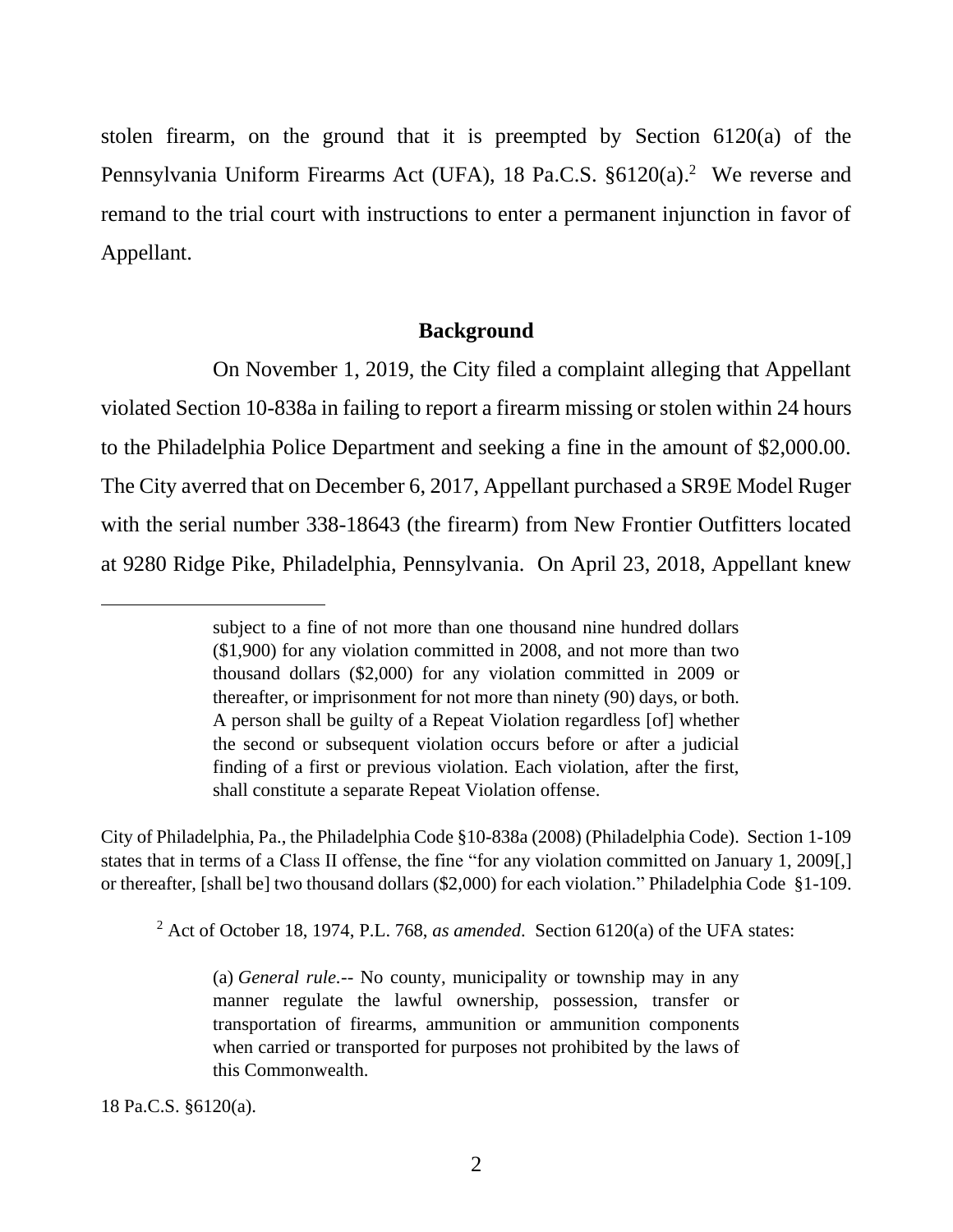that the firearm he owned was either lost or stolen. On May 3, 2018, the Lancaster Police Department in Lancaster City, Lancaster County, Pennsylvania, found the firearm, searched the National Crime Information Center's database on lost or stolen guns, and received no matches. After the firearm was traced to Appellant, the Philadelphia Police Department interviewed him on June 26, 2018, and he reported for the first time that the firearm had been stolen from him on or about April 23, 2018. (Trial court op. at 1-2.)

In the course of the pleading stage of the litigation, Appellant filed a motion for a permanent injunction on December 16, 2019, asserting that Section 10- 838a was invalid and unenforceable because it was preempted by Section 6120(a) of the UFA. Over Appellant's objection, the trial court, on March 9, 2020, granted a petition to intervene filed by CeaseFire Pennsylvania Education Fund, Philadelphia Anti-Drug/Anti-Violence Network, Inc., Mothers in Charge, Inc., and Kimberly Burrell and Freda Hall (Intervenors). After the City filed an answer to the motion for a permanent injunction and Intervenors filed a brief in opposition to the motion, the trial court convened a hearing, via Zoom, on November 12, 2020, and denied Appellant's motion that same day. On November 13, 2020, Appellant filed a notice of appeal to this Court and, on November 20, 2020, the trial court ordered Appellant to file a Pa.R.A.P. 1925(b) concise statement of errors complained of on appeal within 21 days. In turn, Appellant filed his concise statement on November 23, 2020, asserting that the trial court erred in denying his motion for a permanent injunction, permitting the witnesses' testimony and the admission of exhibits at the hearing, and granting Intervenors' petition for intervention. On May 20, 2021, the trial court issued its Pa.R.A.P. 1925(a) opinion. (Trial court op. at 3-4.)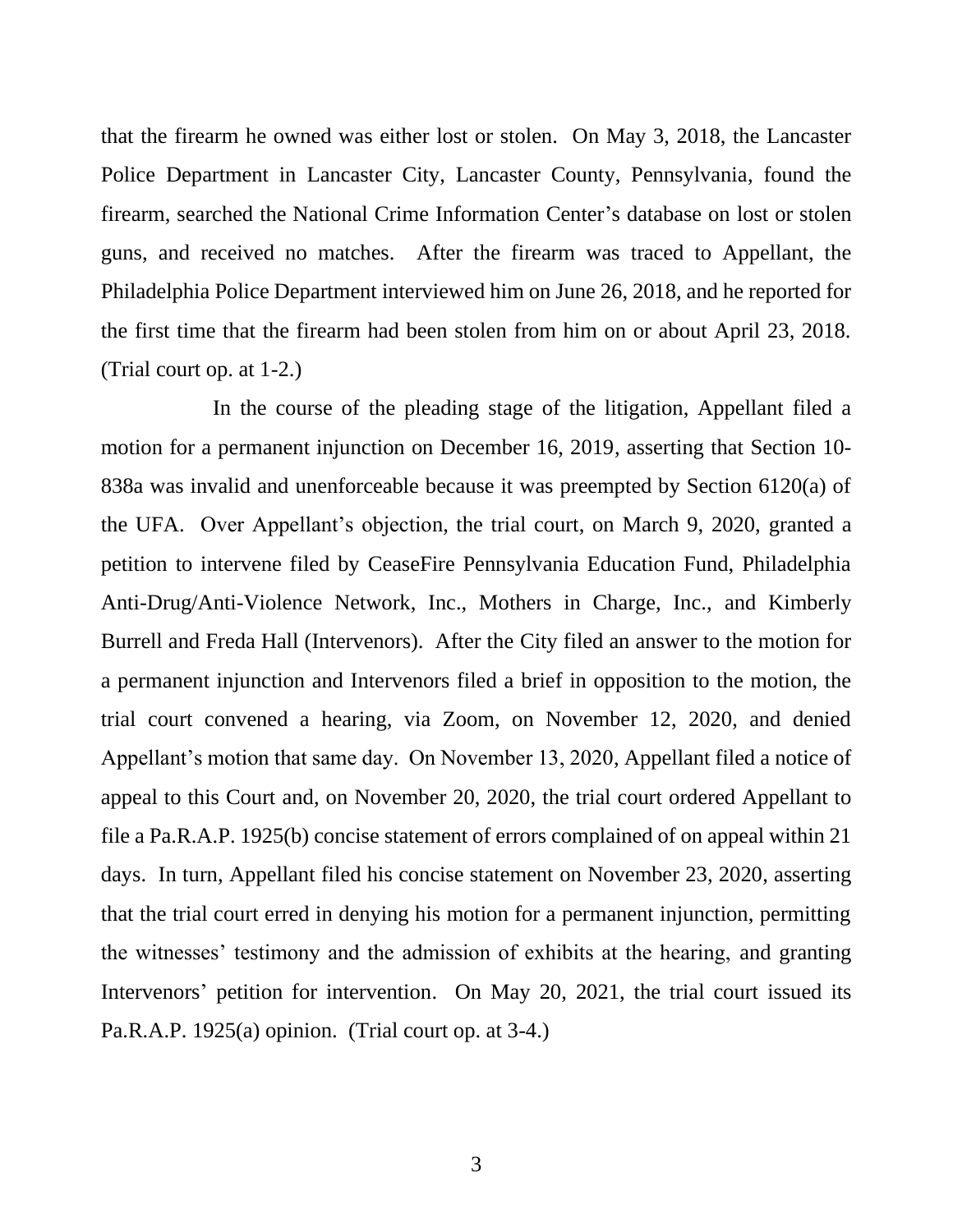In its opinion, the trial court supported the denial of permanent injunctive relief by focusing, in notable part, on the fact that on January 31, 2019, Appellant tendered a guilty plea in the Court of Common Pleas of Philadelphia County to 3 firearm offenses, namely 2 violations of the UFA, Sections 6108 and 6111, 18 Pa.C.S. §§6108 (Carrying firearms on public streets or public property in Philadelphia), 6111 (Illegal sale or transfer of firearms), and one violation of the Crimes  $Code<sup>3</sup>$ , Section 4906, 18 Pa.C.S. §4906 (False reports to law enforcement authorities), and was sentenced to  $7\frac{1}{2}$  to 23 months' incarceration, followed by 2 years of probation. In the guilty plea colloquy, which the trial court appended to its opinion, Appellant admitted that he purchased six firearms, including the firearm at issue here, and five of them were recovered from other persons during arrests or pursuant to a search warrant. With respect to the sixth firearm, Appellant falsely reported to the police that it had been stolen and later conceded that he gave it to an unknown person. During the time of the purchases, Appellant did not possess a valid license to own or carry a firearm and, in every instance, he did not report to the police that a firearm had been lost or stolen. (Trial court op. at Ex. A; Notes of Testimony (N.T.), 1/31/2019, at 8-15.)

The trial court then concluded that it properly denied Appellant permanent injunctive relief based on the following rationale:

> Appellant avers that this court committed an error of law, abused its discretion, or violated Appellant's constitutional rights by denying the [m]otion for [p]ermanent [i]njunction. On January 31, 2019, Appellant, at his criminal sentencing, admitted to being the straw purchaser on [6] different occasions and that he did not have a valid license to carry a firearm. Appellant's own attorney stated that, "He's the perfect straw purchaser." Appellant's guilty plea and subsequent probation precluded him from owning a firearm again under state law as well as federal law[.] In order to

<sup>3</sup> 18 Pa.C.S. §§101-9402.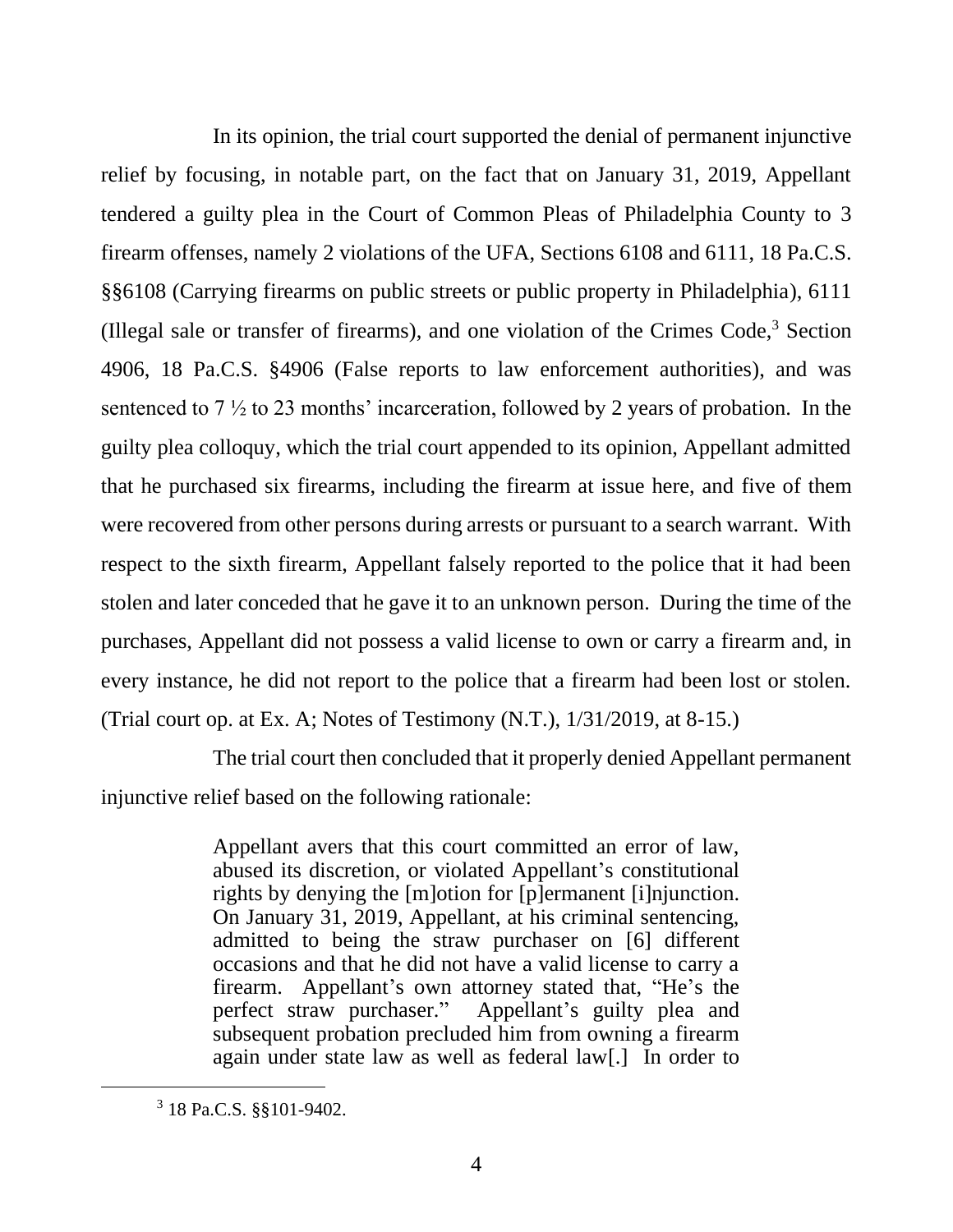obtain a permanent injunction, the law is clear. Appellant must show actual and substantial injury is likely in the future. Instantly, Appellant cannot show that there is a future injury because he is barred from owning a firearm as a result of his actions as a straw purchaser and his subsequent guilty plea thereto.

Appellant is also unable to obtain a permanent injunction as he approaches this court with unclean hands. Under the doctrine of unclean hands, a court may deprive a party of equitable relief where, to the detriment of the other party, the party applying for such relief is guilty of bad conduct relating to the matter at issue. . . . Instantly, Appellant arrives with unclean hands and a history of straw purchasing firearms that have then been used in shootings and other crimes. Appellant violated a statute and now seeks to enjoin the enforcement related thereto even after operating deceitfully while committing his crimes.

[A] party seeking a permanent injunction must prove that greater injury will result in refusing rather than granting the relief requested. This court heard testimony and received *amicus* briefs from numerous community entities and groups stating the danger that firearms pose to our community in Philadelphia. Dr. Dauer, a Temple University Hospital trauma surgeon, stated, "We see gunshot wound victims pretty much on a daily basis, anywhere from [2] to [10] a day, on average." Dr. Nance, the director of the Pediatric Trauma Program at the Children's Hospital of Philadelphia and an investigator for the Center for Injury Research and Prevention, discussed both the Post Traumatic Stress that accompanies children that suffer from a firearm injury [and] that [12] to [15%] of firearm injuries in children result in death. Ms. Harley, the Deputy Managing Director for Criminal Justice and Public Safety, discussed the gun violence occurring all throughout the [C]ity and certain programs that [the City] has taken to curb gun violence. Appellant does not meet [this] burden.

(Trial court op. at 5-7) (internal citations and some quotation marks omitted).

Otherwise, the trial court determined that Appellant could not appeal from

the March 5, 2020 order granting Intervenors' petition to intervene. In so doing, the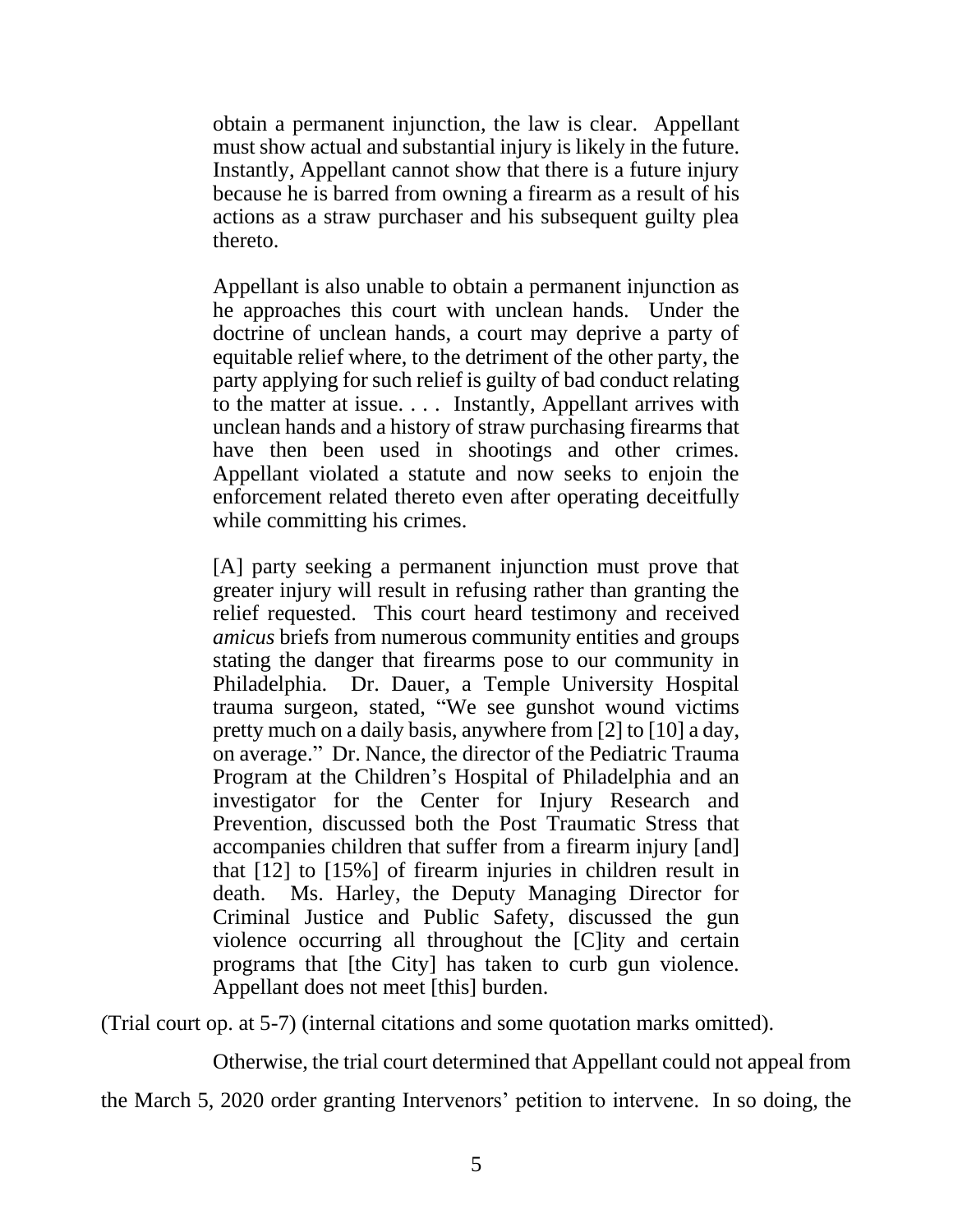trial court noted that a party has 30 days from which to file a notice of appeal from an order, and Appellant did not file a notice of appeal until November 13, 2020, approximately "219 days after the deadline to file an appeal." *Id.* at 8. Accordingly, the trial court concluded that an appeal from the order granting intervention would be untimely and, thus, unreviewable on appeal in this Court.

#### **Discussion**

Before this Court, Appellant contends that the trial court erred in (1) denying his request for a permanent injunction, (2) granting Intervenors' petition for intervention, and (3) allowing witnesses to testify, and documentary evidence to be admitted, during the hearing on the permanent injunction.

#### **Permanent Injunction**

Appellant argues that he is entitled to a permanent injunction because his right to relief is clear, in that Section 10-838a is preempted by Section 6120(a) of the UFA; an injunction is necessary to avoid an injury that cannot be compensated by damages; and greater injury will result if the request for the injunction was denied as compared to if it was granted. In addition, Appellant asserts that the trial court erred in applying the standard for a *preliminary injunction*, requiring him to show irreparable harm and the need for immediate relief, because these elements are not applicable to and need not be proven to obtain—a *permanent injunction*.

In response, the City contends that Appellant does not possess a clear right to relief because his actions as a "straw purchaser," which the City states is the underlying conduct proscribed in Section 10-838a, are illegal under Section 6111(g) of the UFA and, therefore, fall outside the scope of Section 6120(a)'s preemptive reach.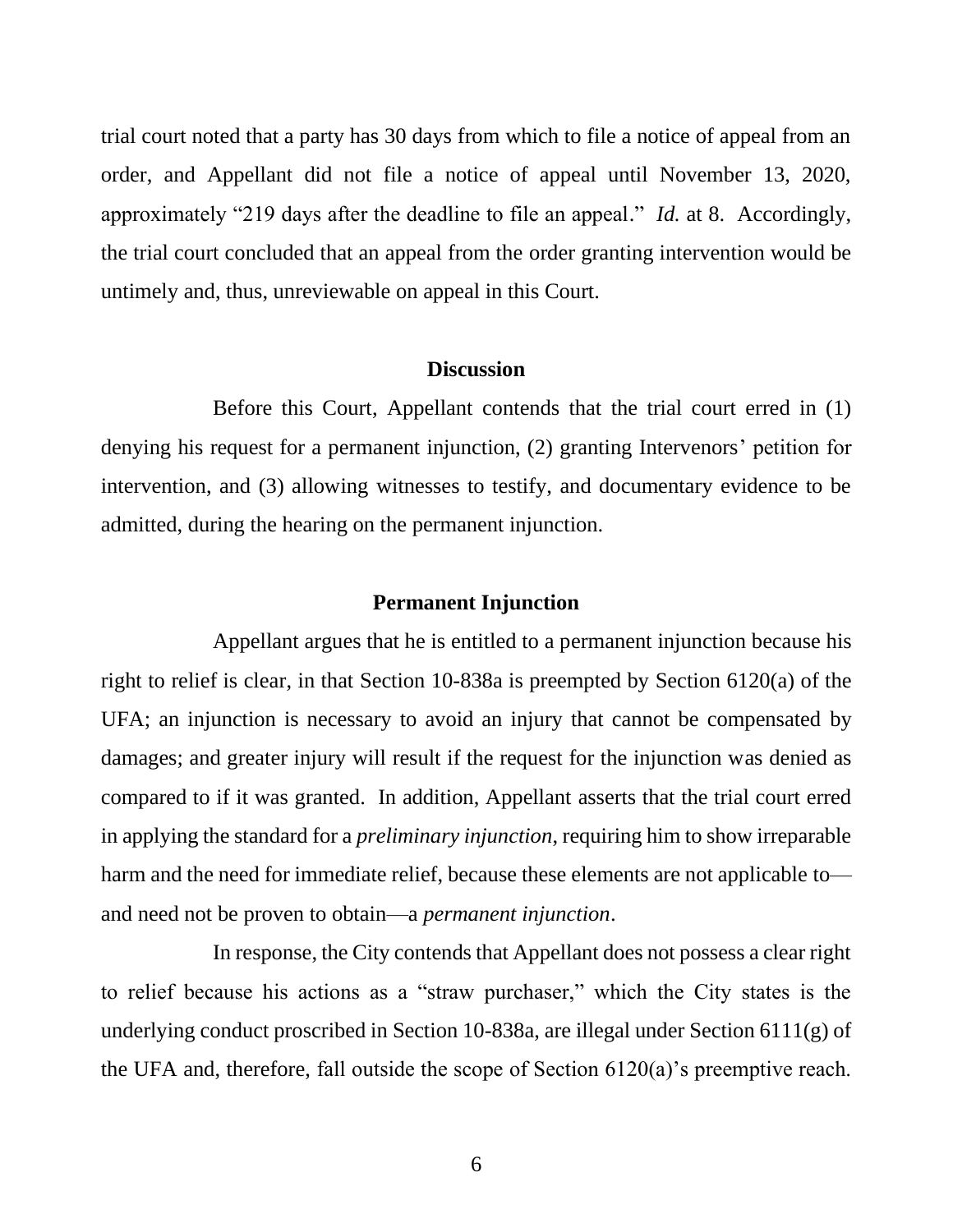Citing *Minich v. County of Jefferson*, 869 A.2d 1141 (Pa. Cmwlth. 2005) (*en banc*), the City contends that Section 6120(a) only preempts those municipal laws that regulate the *lawful* ownership, possession, transfer, or transportation of firearms, but does not preempt municipal laws that regulate the *unlawful* ownership, possession, transfer, or transportation of firearms.The City also argues that Section 6120(a) does not preempt an ordinance that does not directly concern the ownership, possession, transfer, or transportation of firearms.

Additionally, the City maintains that greater injury would result if a permanent injunction was issued because Appellant failed to adduce evidence of individual harm, while the City submitted evidence demonstrating grave injury to the public health and safety of the citizens of the City. In a cursory fashion, the City asserts that the trial court applied the correct standard for a permanent injunction and that Appellant's suggestion that the trial court "applied the wrong standard is purely speculative." (City's Br. at 49.)

"To justify the award of a permanent injunction, the party seeking relief must establish [1] that his right to relief is clear, [2] that an injunction is necessary to avoid an injury that cannot be compensated by damages, and [3] that greater injury will result from refusing rather than granting the relief requested." *Kuznik v. Westmoreland County Board of Commissioners*, 902 A.2d 476, 489 (Pa. 2006). "However, unlike a claim for a preliminary injunction, the party need not establish either irreparable harm or immediate relief and a court may issue a final injunction if such relief is necessary to prevent a legal wrong for which there is no adequate redress at law." *Buffalo Township v. Jones*, 813 A.2d 659, 663-64 (Pa. 2003) (internal citations and quotation marks omitted). "Additionally, when reviewing the grant or denial of a final or permanent injunction, an appellate court's review is limited to determining whether the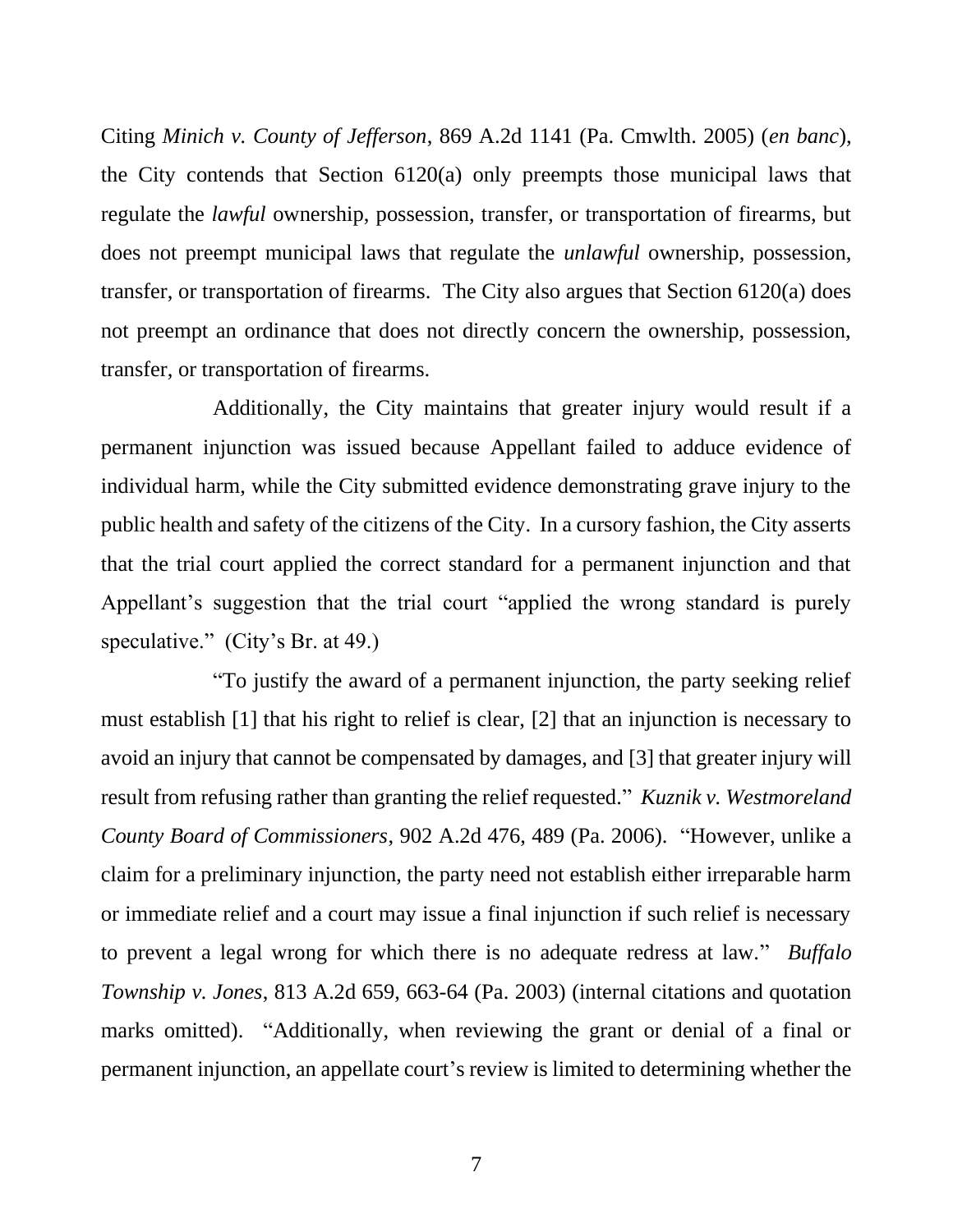trial court committed an error of law," *id.*, and, as such, "our standard of review is *de novo,* and our scope of review is plenary." *Kuznik*, 902 A.2d at 489.

In determining whether Appellant possesses a clear right to relief (the first prong), we review the case law interpreting and applying Section 6120(a) of the UFA. In *Ortiz v. Commonwealth*, 681 A.2d 152 (Pa. 1996), our Supreme Court issued a seminal case that has served as a beacon, providing the guiding light that would solidify the bedrock foundation for the current state of this Court's precedent. In that case, the cities of Philadelphia and Pittsburgh, which are both home rule municipalities, passed ordinances that banned "certain types of assault weapons in Philadelphia County" and "certain specified assault weapons within Pittsburgh's physical boundaries." *Id.* at 154. To justify the lawfulness of the ordinances and their authority to pass them, the cities argued, *inter alia*, that "the right of a city to maintain the peace on its streets through the regulation of weapons [was] intrinsic to the existence of the government of that city and, accordingly, an irreducible ingredient of constitutionally protected [h]ome [r]ule." *Id.* at 156. The cities further contended that "home rule municipalities may be restricted in their powers only when the General Assembly has enacted statutes on matters of statewide concern" and asserted that Section 6120(a) of the UFA fell short of accomplishing this objective. *Id.*

On appeal, the Supreme Court rejected the cities' arguments. Citing article IX, section 2 of the Constitution of Pennsylvania, PA. CONST. art. IX §2 ("A municipality which has a home rule charter may exercise any power or perform any function not denied by this Constitution, by its home rule charter or by the General Assembly at any time"), and article I, section 21 of the Pennsylvania Constitution, PA. CONST. art. I §21 ("The right of the citizens to bear arms in defense of themselves and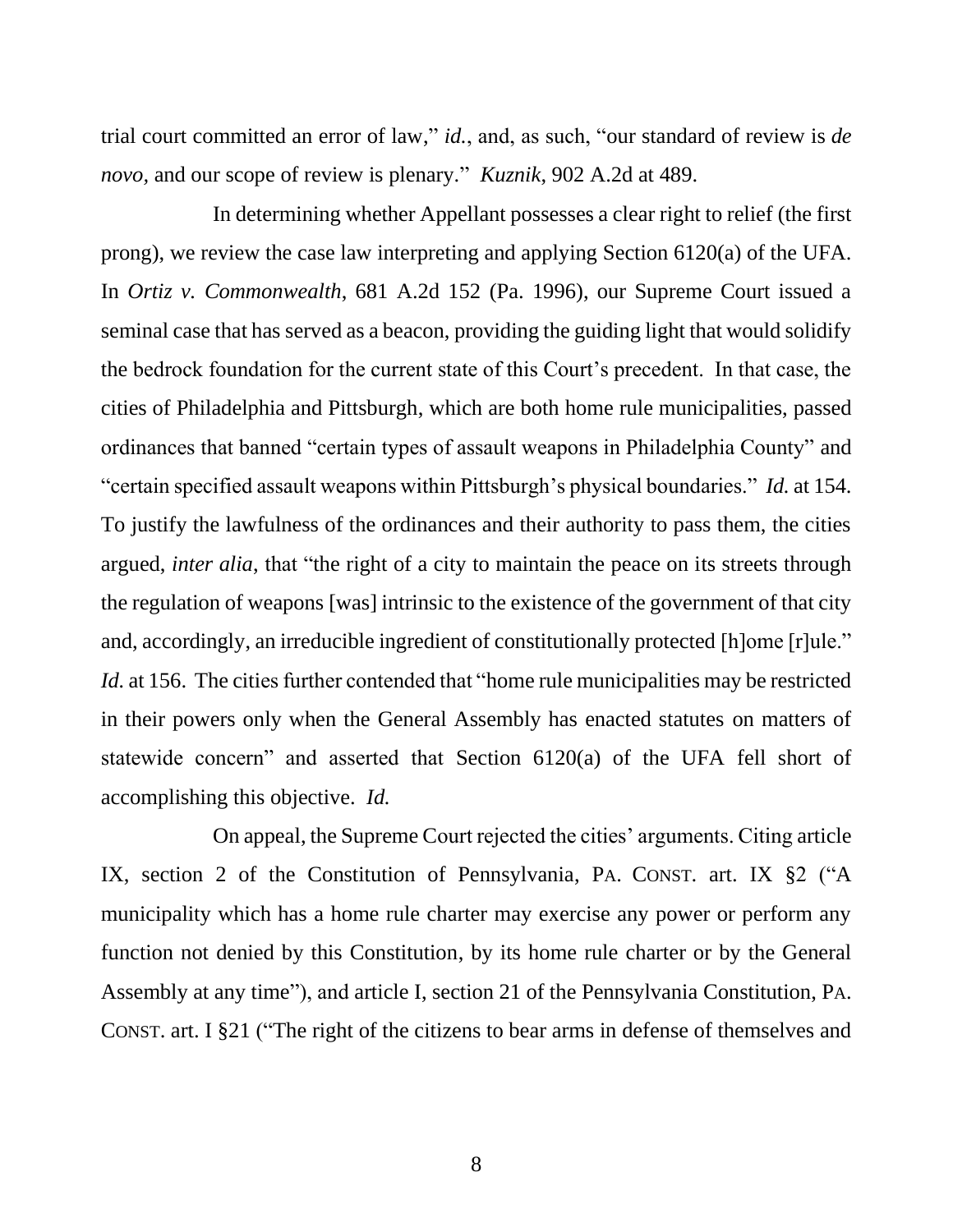the State shall not be questioned"), the Court concluded that Section 6120(a) of the UFA trumped the cities' ordinances. In so holding, the Supreme Court explained:

> [T]he General Assembly has denied all municipalities the power to regulate the ownership, possession, [and] transfer of firearms . . . . Thus, regulation of firearms is a matter of concern in all of Pennsylvania, not merely in Philadelphia and Pittsburgh, and *the General Assembly, not city councils, is the proper forum for the imposition of such regulation*.

*Ortiz*, 681 A.2d at 154-56 (emphasis added).

Following and relying on *Ortiz*, this Court, on a variety of occasions, has struck down legislation passed at the local level on the ground that the legislation was preempted by Section 6120(a) of the UFA. Ultimately, when distilled to its essence, the underlying conclusion to be extracted from these cases is that the regulation of firearms is an area where legislative activity is vested singularly and absolutely in the General Assembly of the Commonwealth. For instance, in *Clarke v. House of Representatives*, 957 A.2d 361 (Pa. Cmwlth. 2008), this Court reviewed a number of ordinances that related to, or encroached into, the sphere of firearm regulation. We held: "Each [ordinance] seeks to regulate firearms—an area that both Section 6120 and binding precedent have made clear is an area of statewide concern over which the General Assembly has assumed *sole* regulatory power." *Id.* at 364 (emphasis added). *See, e.g.*, *Firearm Owners Against Crime v. Lower Merion Township*, 151 A.3d 1172, 1179 (Pa. Cmwlth. 2016) (recognizing that "the UFA explicitly prohibits a township from regulating 'in any manner' and contains no express exemptions authorizing a township to enact ordinances permitting firearm regulation on its property"); *Dillon v. City of Erie*, 83 A.3d 467, 473 (Pa. Cmwlth. 2014) (*en banc*) (concluding that Section  $6120(a)$  "precludes the  $[c]$ ity from regulating the lawful possession of firearms" and "preempts all firearms regulation thereby prohibiting the [c]ity from regulating the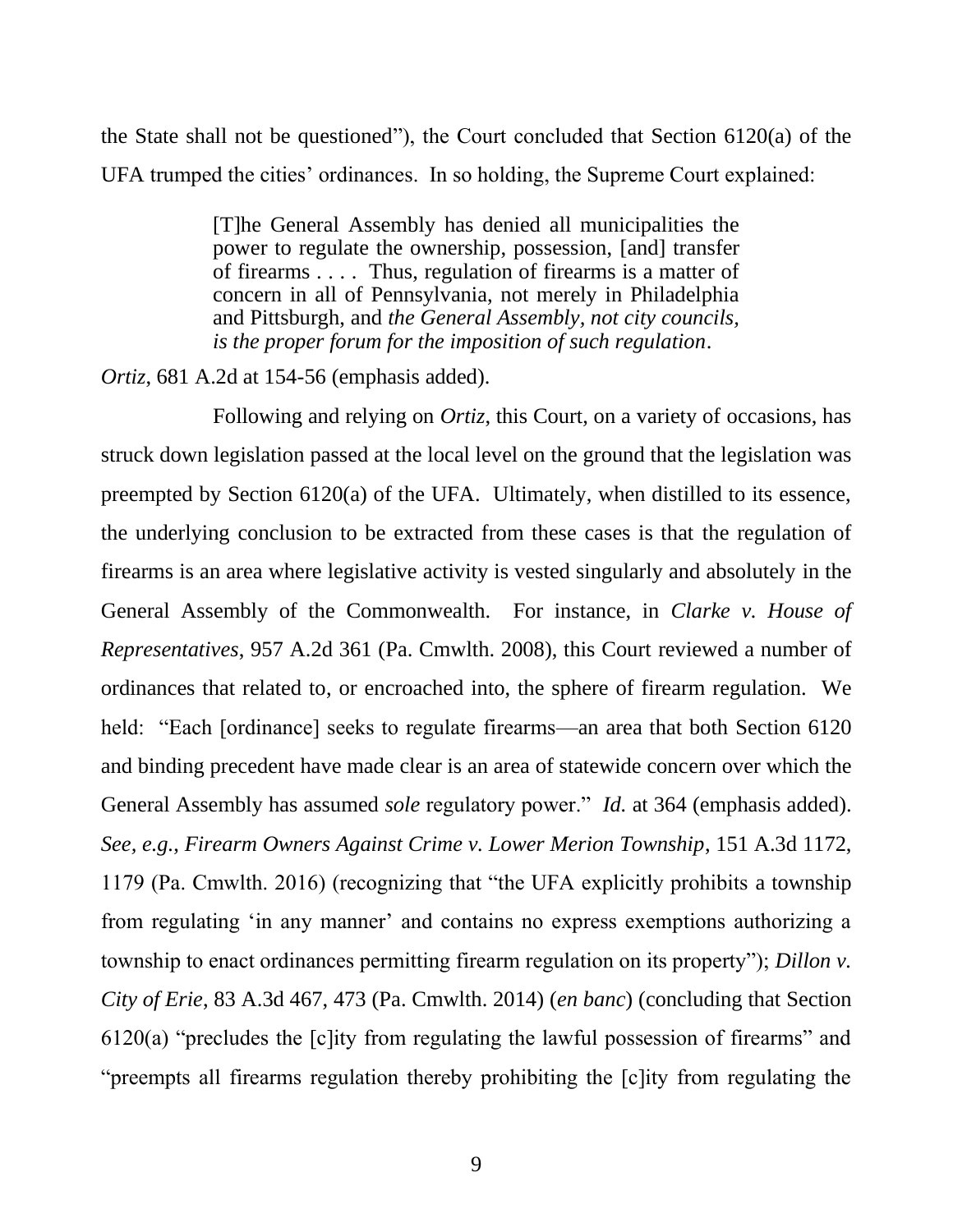possession of firearms in its parks"); *National Rifle Association v. City of Philadelphia*, 977 A.2d 78, 82 (Pa. Cmwlth. 2009) (*en banc*) 4 (rejecting the city's argument that the preemptive force of Section 6120(a) is "limited to the *lawful* use of firearms" because "the crystal clear holding of our Supreme Court in *Ortiz* . . . precludes our acceptance of the [] argument") (emphasis in original); *Schneck v. City of Philadelphia*, 383 A.2d 227, 229-30 (Pa. Cmwlth. 1978) ("We believe that this statute clearly preempts local governments from regulating the lawful ownership, possession and transportation of firearms."). Significantly, in passing, our Supreme Court recently addressed its holding in *Ortiz*, apparently for the first time since the High Court issued that decision, reaffirming and reiterating that Section 6120 of the UFA verifies "the General Assembly's reservation of the *exclusive prerogative* to regulate firearms in this Commonwealth." *Commonwealth v. Hicks*, 208 A.3d 916, 926 n.6 (Pa. 2019), citing *Ortiz* (emphasis added).

Factually and legally, our decision in *Clarke* is controlling authority in this matter.

In *Clarke*, the Philadelphia City Council passed seven ordinances in 2007 that (1) *mandated the reporting of lost or stolen firearms*, (2) limited handgun purchases to one per month and prohibited straw purchases and sales, (3) required a license in order to acquire a firearm within Philadelphia or bring a firearm into Philadelphia, (4) required the annual renewal of a gun license, (5) stated that a firearm can be confiscated from someone posing a risk of harm, (6) prohibited the possession or transfer of assault weapons, and (7) required that any person selling ammunition report the purchase and the purchaser to the police department.

<sup>4</sup> *City of Philadelphia* was overruled on other grounds by *Firearm Owners Against Crime v. City of Harrisburg*, 218 A.3d 497, 511-13 (Pa. Cmwlth. 2019) (*en banc*) (*FOAC*), *affirmed*, 261 A.3d 467 (Pa. 2021).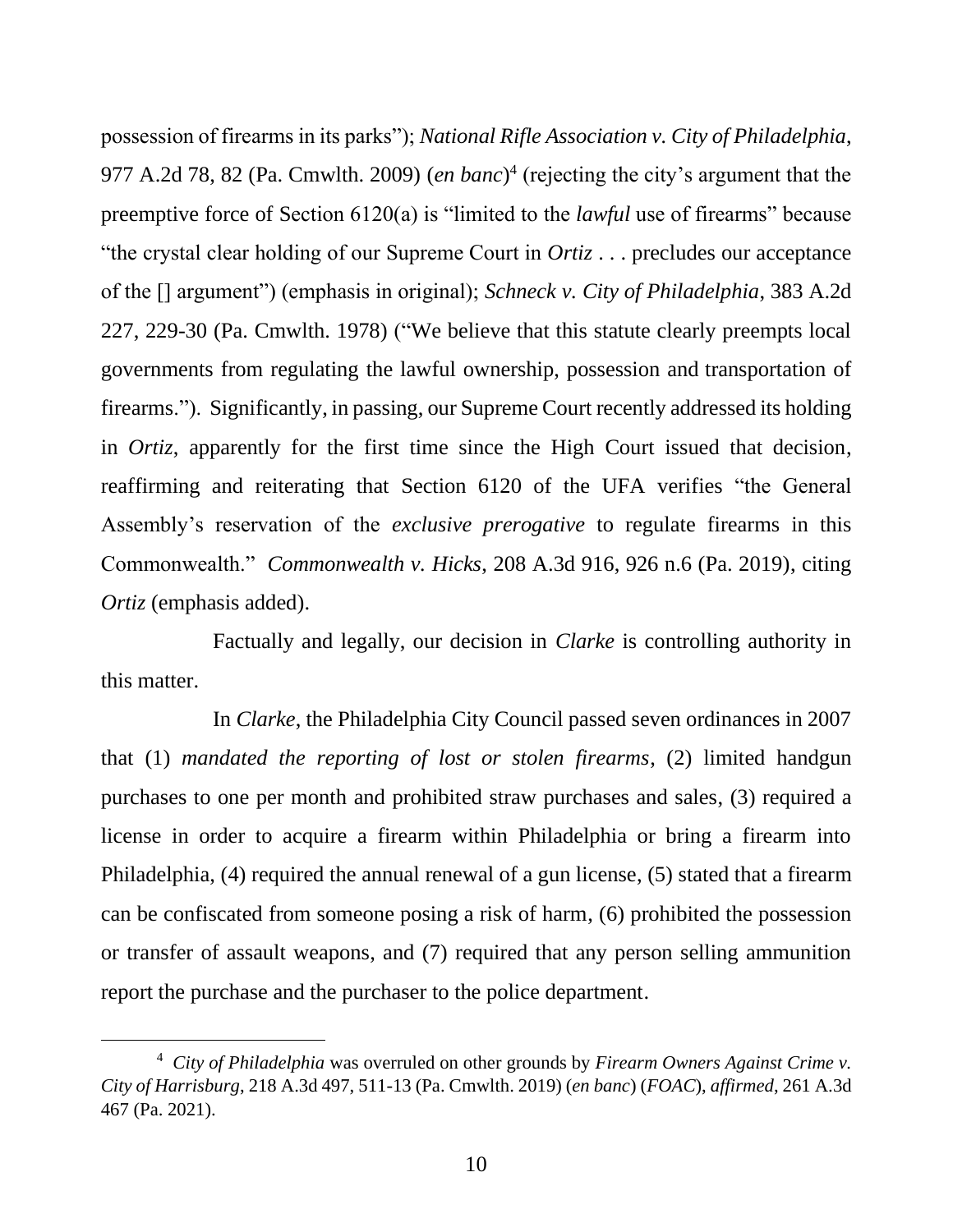In seeking a declaration that the ordinances were not preempted by Section 6120 of the UFA, the City initially argued that Section 6120 was unconstitutional because it infringed on the power of the City to pass and enforce local gun regulations. In dismissing this argument, we stated:

> The [o]rdinances before us are not materially different from those presented in *Schneck* and *Ortiz*. Each one seeks to regulate firearms—an area that both Section 6120 and binding precedent have made clear is an area of statewide concern over which the General Assembly has assumed sole regulatory power. As we stated in *Schneck*, "it is a wellestablished principle of law that where a state statute preempts local governments from imposing regulations on a subject, any ordinances to the contrary are unenforceable." 383 A.2d at 229.

*Clarke*, 957 A.2d at 364.

The City also argued "that Section 6120 does not apply to any of the [o]rdinances to the extent they do not regulate the *carrying or transporting* of firearms." *Id.* at 363 (emphasis in original). More specifically, the City contended "that Section 6120's qualifying phrase 'when carried or transported' leaves room for municipalities to regulate any uses of firearms which do not involve carrying or transporting them" and postulated that, "if the General Assembly intended to preempt any and all municipal gun control, it would have done so instead of including this limitation." *Id.* at 363-64. Finding no merit in this line of reasoning, this Court in *Clarke* explained:

> Given *Schneck* and *Ortiz*, we cannot agree with this construction of the [UFA]. The ordinances struck down in those cases were not qualitatively different in that respect from those at issue here. While [the City of Philadelphia] point[s] out that the qualifying phrase "when carried or transported" was not specifically discussed in *Ortiz*, in light of its broad and unqualified language, we cannot distinguish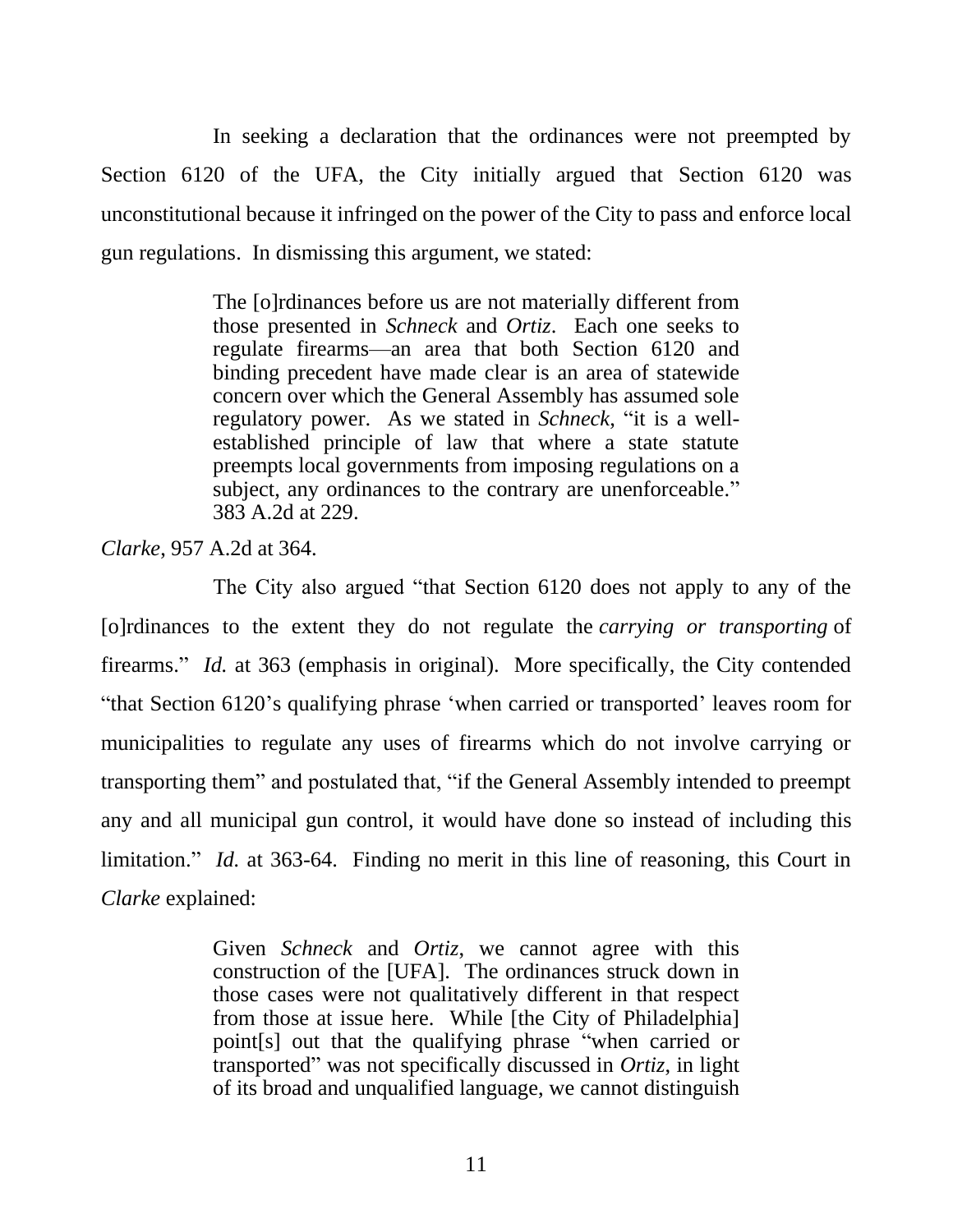*Ortiz* on this basis. Moreover, this language was at issue in *Schneck*, 383 A.2d at 230 (Crumlish, Jr., J., dissenting). There, the dissenting opinion quoted the [the court of common pleas'] discussion:

> In an even broader inquiry, is the declared "limitation" on the power of a municipality to regulate "lawful ownership, possession or transportation of firearms" confined, as [the municipalities] assert, to certain statutorily enumerated events only, *i.e.*, "when carried or transported for purposes not prohibited by the laws of this Commonwealth." Or, as asserted by [the plaintiffs], has the total field of the regulation of firearms been preempted by the Commonwealth so that this clause, which invites a more limited intention, is to be modified by interpretation?

*Id.* [However,] [t]he majority [in *Schneck*] concluded that Section 6120 "clearly preempts local governments from regulating the lawful ownership, possession and transportation of firearms." *Id.* at 229-30. Thus, we must conclude that binding precedent precludes our accepting [the City's] argument on this point.

*Clarke*, 957 A.2d at 364. Accordingly, and for these reasons, this Court held that all seven of the ordinances mentioned above were preempted by Section 6120 of the UFA, including the City's ordinance mandating that a lost or stolen firearm be reported to the Philadelphia Police Department.

Ultimately, the lost and stolen ordinance that the City enacted and was at issue in *Clarke* is nearly, if not completely, identical to current Section 10-838a. *Compare* Philadelphia Code §10-838(1), added by Bill No. [060700](http://www.amlegal.com/pdffiles/Philadelphia/060700.pdf) (approved May 9, 2007) ("No person who is the owner of a firearm that is lost or stolen shall fail to report the loss or theft to an appropriate local law enforcement official within 24 hours after the loss or theft is discovered"), *with* Section 10-838a, added by Bill No. [080032-](http://www.amlegal.com/pdffiles/Philadelphia/080032-A.pdf)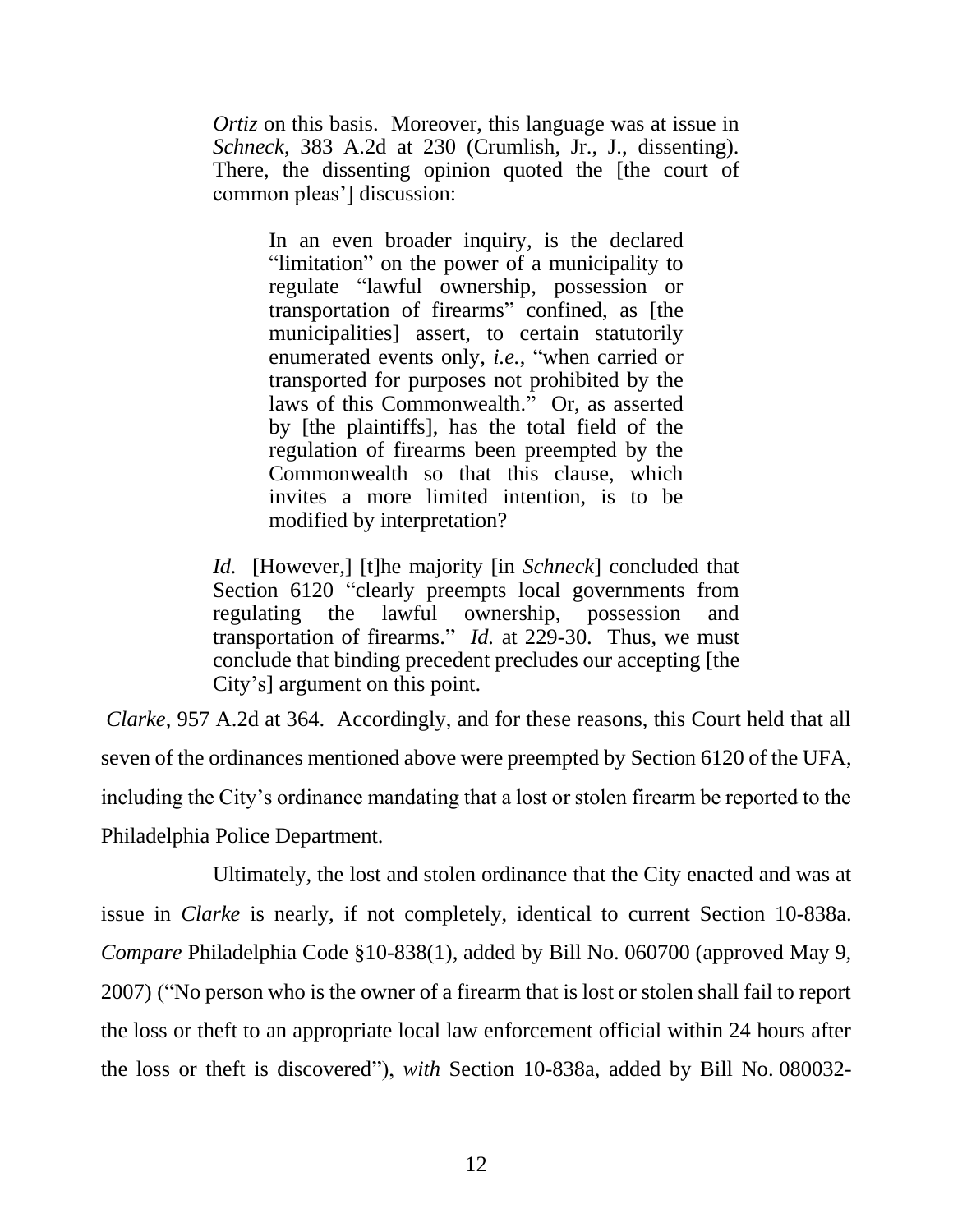[A](http://www.amlegal.com/pdffiles/Philadelphia/080032-A.pdf) (approved April 10, 2008) ("No person who is the owner of a firearm that is lost or stolen shall fail to report the loss or theft to an appropriate local law enforcement official within 24 hours after the loss or theft is discovered.").<sup>5</sup> At the very least, the two are materially indistinguishable. Hence, as this Court held that the City's lost and stolen ordinance was preempted by Section 6120(a) in *Clarke*, we must reach the same result here and conclude that Section 10-838a is also preempted.

The City's reliance on *Minich* to save Section 10-838a from the preemptive reach of Section 6120(a) is unavailing. In *Minich*, this Court upheld a county's ordinance banning the possession of firearms in a county courthouse from a preemption challenge under Section 6120(a) because the "ordinance [did] *not* regulate the *lawful* possession of firearms." *Id.* at 1144 (emphasis in original). Rather, the ordinance "pertain[ed] only to the *unlawful* possession of firearms, *i.e.*, possession 'prohibited by the laws of this Commonwealth,'" *id.* at 1143 (quoting 18 Pa.C.S. §6120(a), namely Section 913(a)(1) of the Crimes Code, which makes it is unlawful for a person to "knowingly possesses a firearm . . . in a court facility." 18 Pa.C.S. §913(a)(1). However, in *Lower Merion Township*, this Court differentiated *Minich*, because the ordinance at issue in that case, "[u]nlike the ordinance in *Minich,* [did] not solely regulate the possession of firearms that the General Assembly has already decided to be unlawful" and, "[u]nlike *Minich,* the [t]ownship [did] not point to any corresponding provision in the Crimes Code that contains such a blanket ban of firearm possession." *Lower Merion Township*, 151 A.3d at 1177.

Here, as in *Lower Merion Township*, the City does not cite any corresponding provision in the Crimes Code or the UFA that mandates the reporting of

<sup>5</sup>The City's Code is available at:

[https://codelibrary.amlegal.com/codes/philadelphia/latest/philadelphia\\_pa/0-0-0-199997](https://codelibrary.amlegal.com/codes/philadelphia/latest/philadelphia_pa/0-0-0-199997) (last visited February 10, 2020).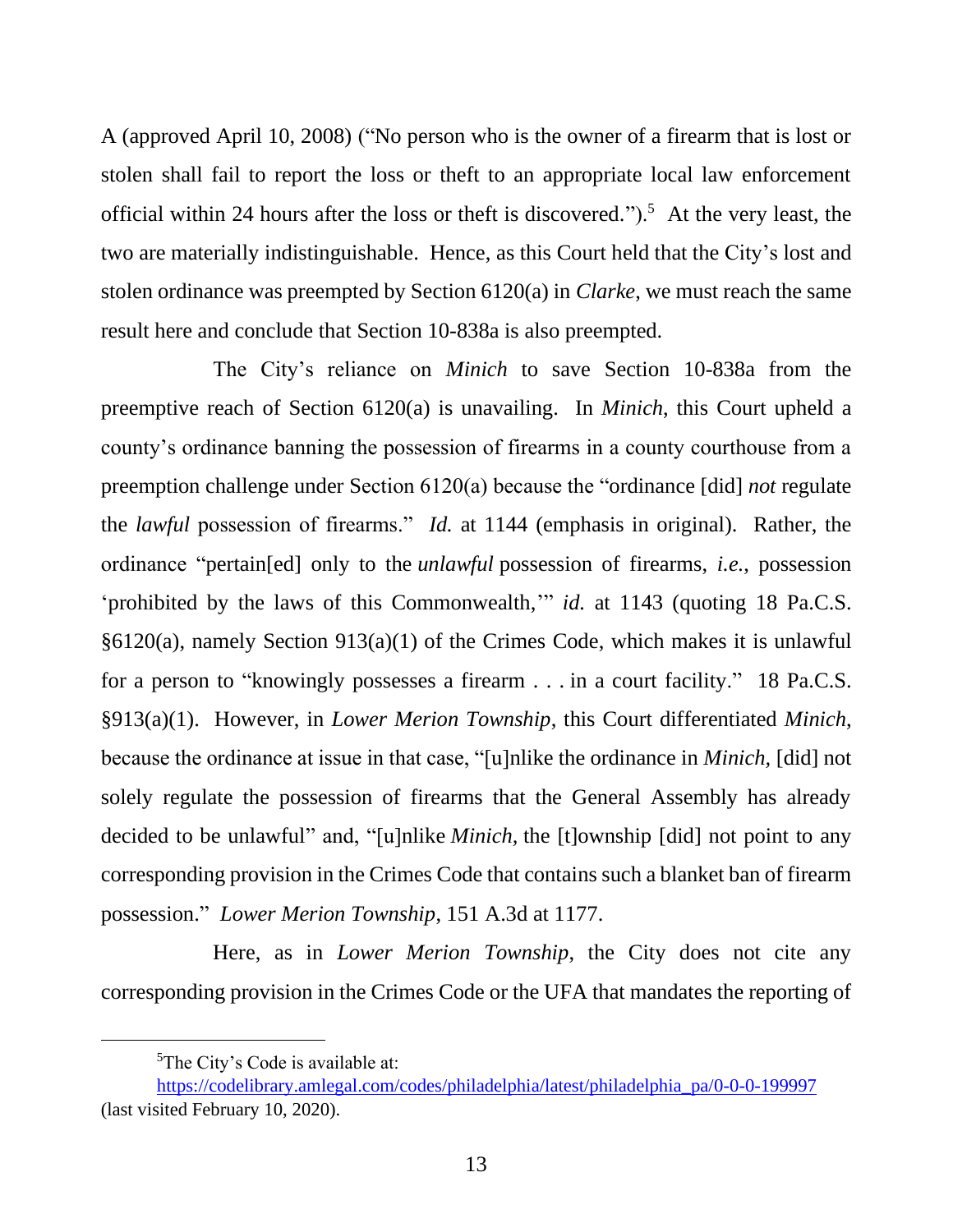a lost or stolen firearm to police officials. Although the City attempts to recharacterize Section 10-838a as a law banning "straw purchasing," and Section 6111 of the UFA generally prohibits individuals from engaging in the unlawful transfer or sale of a firearm,<sup>6</sup> Section 10-838a, by its terms, has nothing to do with—and does not involve the acts of selling, delivering, or transferring a firearm to another individual. Rather, Section 10-838a imposes a reporting requirement on individuals who own and possess a firearm in the event a firearm is either lost or stolen and inflicts civil penalties on individuals for failing to fulfill that requirement.<sup>7</sup> As such, we conclude that Section 10-838a does not prohibit conduct that the Crimes Code or the UFA outlaws in a mirror-like fashion and, consequently, our decision in *Minich* is inapplicable.<sup>8</sup>

### **(Footnote continued on next page…)**

 $6$  See, e.g., 18 Pa.C.S.  $\S 6111(g)(1)$  (imposing criminal sanctions on "[a]ny person, licensed dealer, licensed manufacturer or licensed importer who knowingly or intentionally sells, delivers or transfers a firearm in violation of this section").

 $<sup>7</sup>$  Indeed, the City has a section in its Code that specifically pertains to "straw purchasers,"</sup> defining the term to mean "[a]ny person who conducts or attempts to conduct a gun purchase on behalf of another person." Philadelphia Code §10-831a. This section of the Code imposes application and reporting requirements prior to the sale or transfer of a firearm, states that "[n]o one shall act as a straw purchaser in any handgun transaction in order to evade the provisions of this [s]ection," proscribes that "[n]o prospective firearm purchaser or other transferee shall be allowed to purchase or receive more than one handgun in any 30-day period," and inflicts fines for a violation. Philadelphia Code §10-831a.

 $8$  In any event, we note that even if Section 10-838a could be deemed to be a "straw purchaser" ordinance, in *City of Philadelphia*, the City enacted, *inter alia*, two ordinances in 2008, and one of those was a "Straw Purchaser Ordinance," which prohibited any person when purchasing a handgun from acting as a straw purchaser and rendered it unlawful for a person to purchase more than one handgun within any 30-day period, except for a person who is not a straw purchaser. On appeal to this Court, the City asserted that Section 6120(a) of the UFA, by its own language, only prohibited municipalities from regulating "the *lawful* ownership, possession, transfer or transportation of firearms, ammunition or ammunition components," 18 Pa.C.S. §6120(a) (emphasis added), and contended that, in enacting the "Straw Purchaser Ordinance," it was simply regulating activity that was already deemed to be *unlawful* by our General Assembly in the Crimes Code.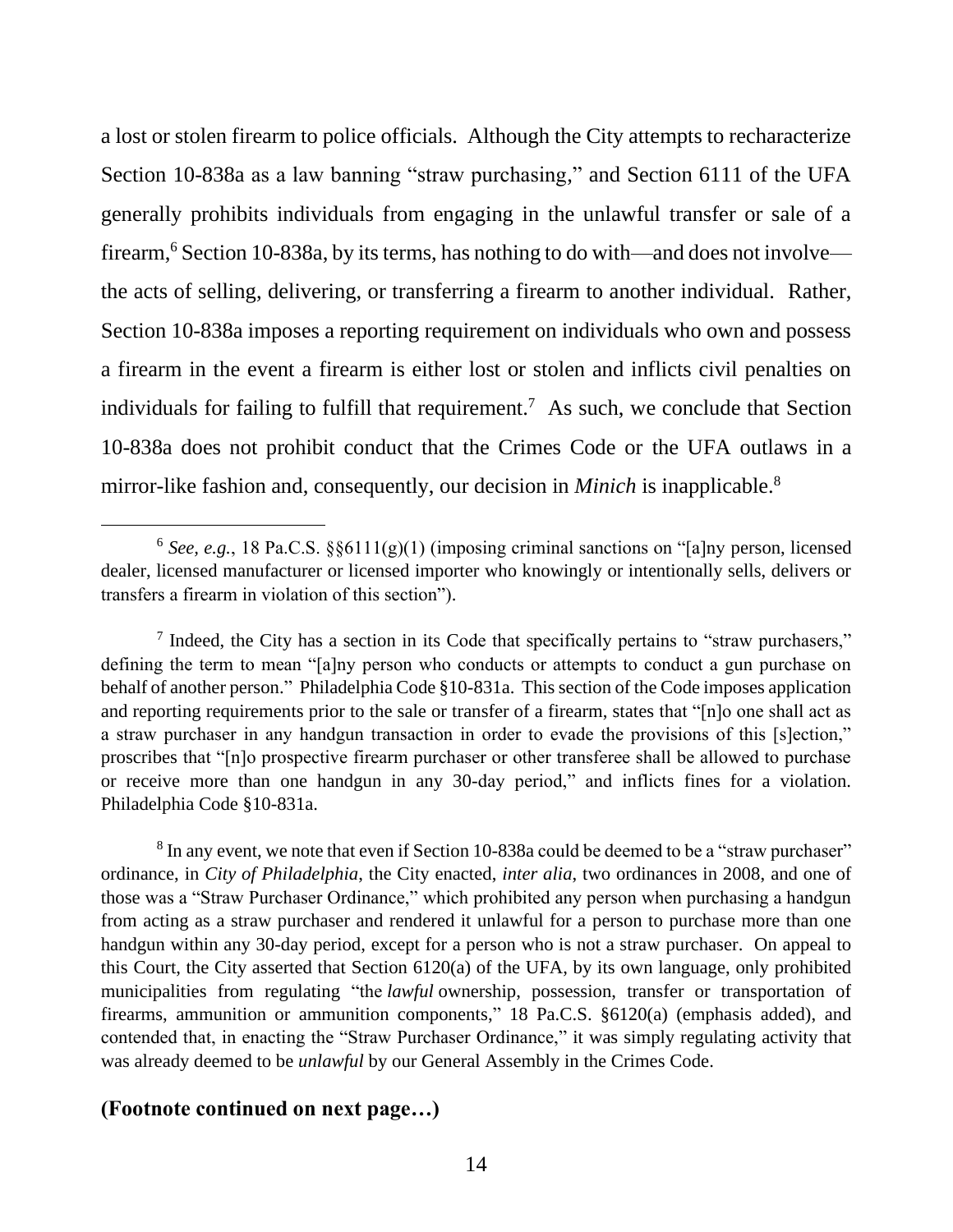Therefore, we conclude that Appellant's right to relief is well established because a straightforward application of our case law interpreting Section 6120(a) leads to the inescapable conclusion that Section 10-838a is preempted and therefore invalid and unenforceable.

Turning to the balance of harms inquiry (the third prong), our decision in *Dillon* adequately explained why the balance of harms will always favor the individual

Similarly here, the fact that the Court in *Ortiz* did not discuss the statutory language relied upon by the City does not provide a legitimate basis for us to ignore its holding. Unfortunately, with respect to the matter before us, while we may agree with the City that preemption of [Section 6120] appears to be limited to the *lawful* use of firearms by its very terms, we believe, however, that the crystal clear holding of our Supreme Court in *Ortiz* that, "the General Assembly has [through enactment of Section 6120(a)] denied all municipalities the power to regulate the ownership, possession, transfer or [transportation] of firearms," [681 A.2d at 155], precludes our acceptance of the [] argument . . . .

*City of Philadelphia*, 977 A.2d at 82-83 (emphasis in original; brackets added). As such, the *City of Philadelphia* Court held that Section 6120(a) of the UFA preempted the "Assault Weapons Ordinance" and the "Straw Purchaser Ordinance," irrespective of the fact that those ordinances purported to outlaw and punish that which had already been declared unlawful by our General Assembly. *See Lower Merion Township*, 151 A.3d at 1177 (concluding that "the [t]ownship's argument that the UFA does not preempt a municipality's regulation of unlawful firearm possession was expressly rejected by this Court in [*City of Philadelphia*]" and determining that, in the *City of Philadelphia* decision, "the critical upshot [was] our recognition that *Ortiz's* 'crystal clear holding' prohibits this Court from endorsing the argument that a cognizable distinction exists between regulating lawful activity and unlawful activity").

Although our decisions in *City of Philadelphia* and *Lower Merion Township* did not expressly overrule *Minich*, we recognize that a degree of tension exists between our *en banc* decisions in *Minich*  and *City of Philadelphia*. Nonetheless, at least for present purposes, we need not definitely resolve that tension because the City has not cited any clear pronouncement from our General Assembly imposing a requirement on purchasers of firearms to report a lost or stolen firearm to police officials.

However, relying on our previous decision in *Clarke* and that case's discussion of *Schneck* and *Ortiz*, an *en banc* panel of this Court analogized the cases and concluded: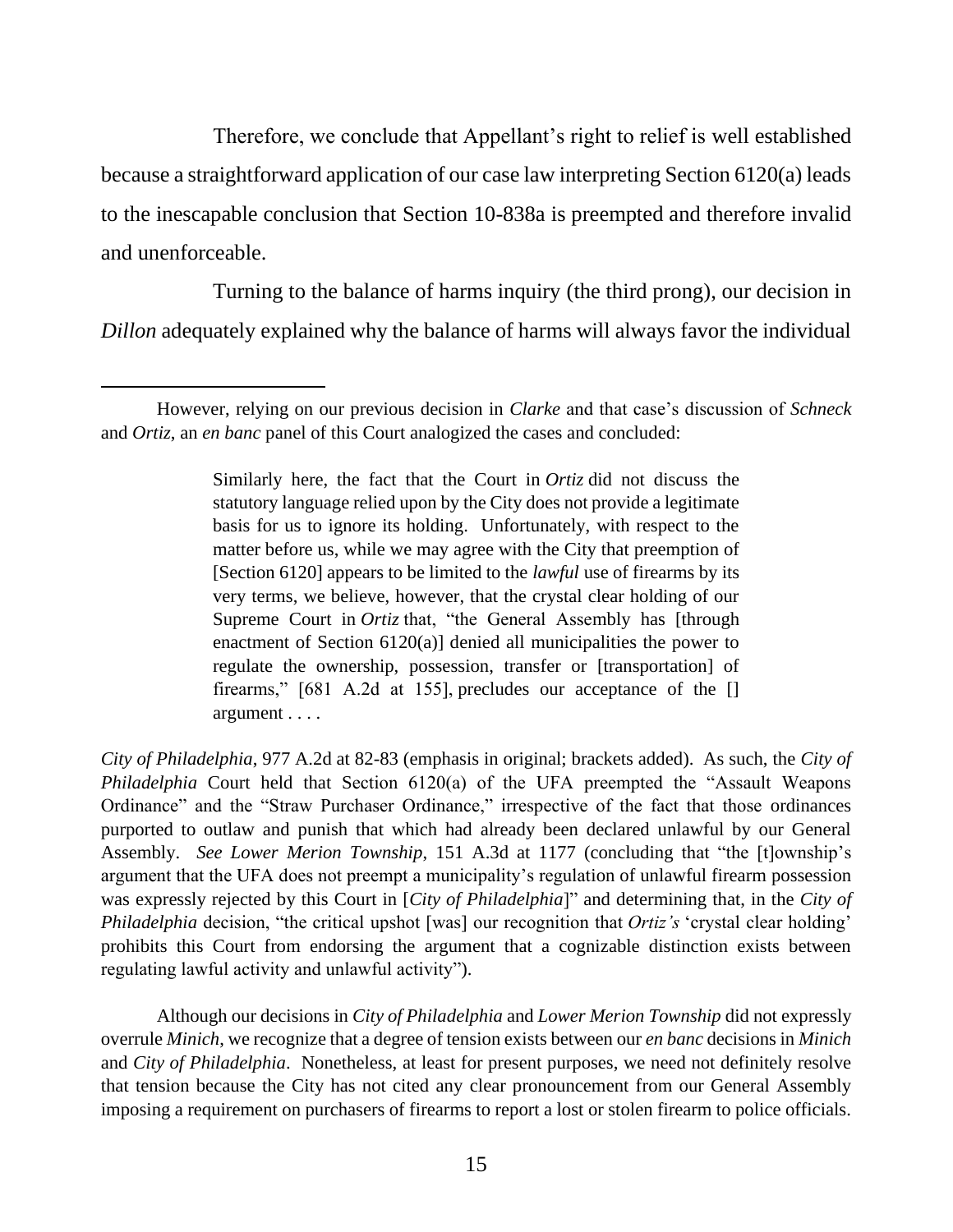in the situation where a municipal entity seeks to enforce an ordinance and/or law that is preempted by Section 6120(a) of the UFA:

> The argument that a violation of law can be a benefit to the public is without merit. When the Legislature declares certain conduct to be unlawful it is tantamount in law to calling it injurious to the public. . . .

> [T]he [c]ity's unlawful regulation of the lawful possession of firearms shows that a greater injury will occur by refusing to grant the injunction because . . . the [c]ity's [o]rdinance is unenforceable; the injunction is reasonably suited to abate the offending activity by enjoining the enforcement of this unlawful and unenforceable ordinance; and the injunction will not adversely affect the public interest because the [c]ity was prohibited from enacting [the ordinance] and the ordinance is, again, unlawful and unenforceable.

*Dillon*, 83 A.3d at 474.

Moreover, in *Lower Merion Township*, this Court followed and relied

upon *Dillon* in concluding that, *per se*, the balance of harms will always weigh in favor

of the individual when the individual seeks to enjoin a municipal ordinance and/or law

that is preempted by Section 6120(a):

The [t]ownship next argues that it would suffer substantial harm if the [o]rdinance was enjoined because it is essential to the safety of [t]ownship residents and to the public's use and enjoyment of [t]ownship parks. However, contrary to the [t]ownship's assertion, we have stated that "[w]hen the Legislature declares certain conduct to be unlawful it is tantamount in law to calling it injurious to the public." *Dillon*, 83 A.3d at 474.

Thus, we conclude that greater injury would result from refusing an injunction than granting it because refusing an injunction would sanction the [t]ownship's continued statutory violations of the UFA and, therefore, be injurious to [plaintiffs/petitioners] and the public.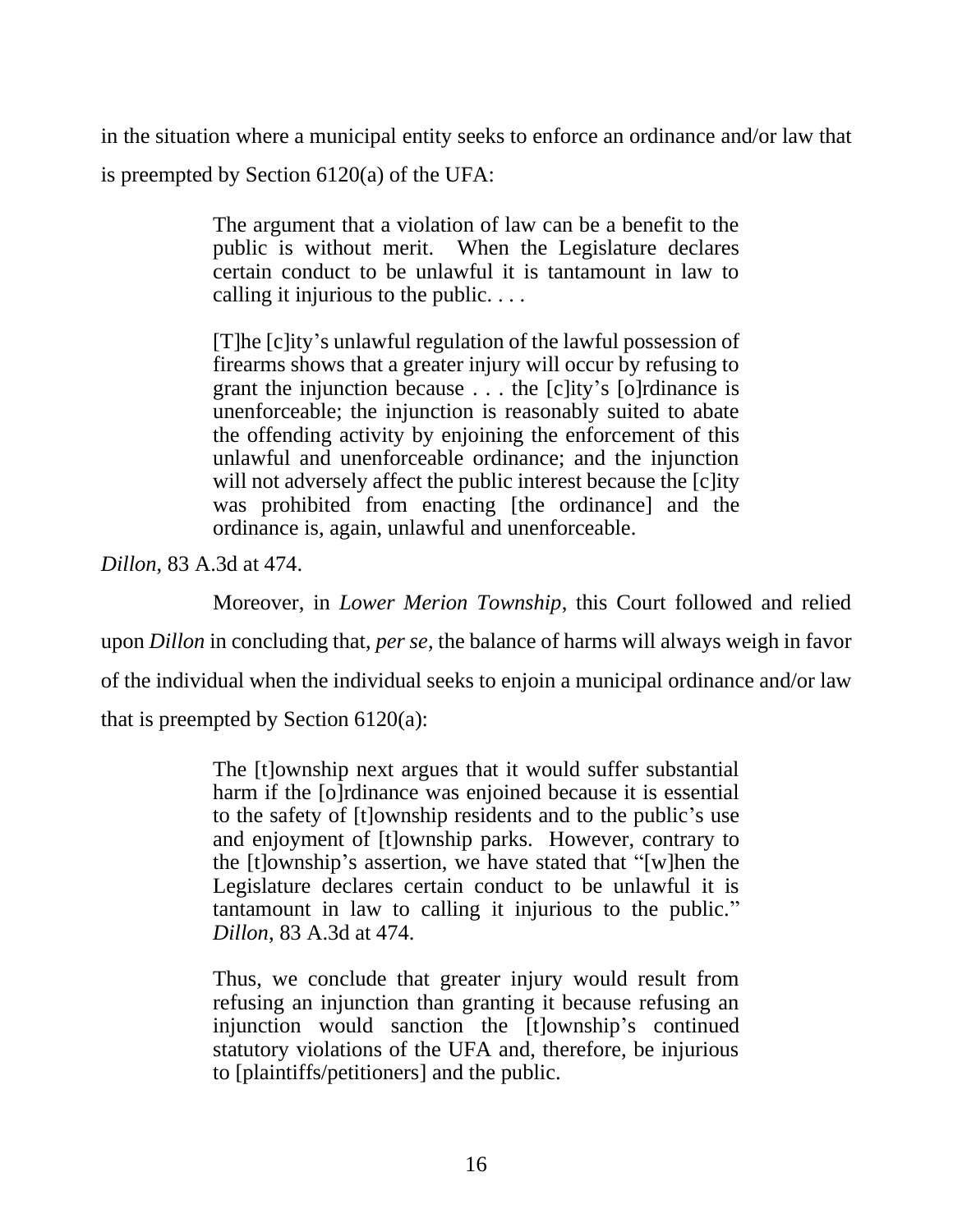#### 151 A.3d at 1181.

Based on *Dillon* and *Lower Merion Township*, we conclude, contrary to the trial court, that the balance of harms weighs in favor of Appellant and the granting of a permanent injunction.

Regarding the last element (*i.e.,* the second prong) in the test for a permanent injunction—that an injunction is necessary to avoid an injury that cannot be compensated by damages, or, in other words, the inadequacy of a remedy at law requirement—the City intermingles legal concepts that are either related to this requisite or serve as a bar to a permanent injunction even if all three requisites have been fulfilled. In these respects, the City focuses on Appellant's guilty plea, asserting that "his admitted firearms violations preclude him from owning or possessing those weapons, and thereby eliminate any likelihood of injury" and, further, "constitute unclean hands foreclosing [the] entry of equitable relief in his favor." (City's Br. at 18.)

More specifically, the City contends that, in order to obtain a permanent injunction, Appellant must show that "actual and substantial injury is likely in the future," and "Appellant asserts no injury whatsoever that is reasonably certain of occurring," because "his conviction for carrying a firearm on the City's streets bars [him] from possessing a handgun"—in other words, Appellant will have no lawfullypossessed firearm to report lost or stolen under Section 10-838a. *Id.* at 19 (internal citation omitted). Somewhat relatedly, the City contends that "an injunction issues to address future, not past, conduct," and Appellant cannot claim "that the current complaint for his *prior* violation of [Section 10-838a] constitutes sufficient 'injury' to support an injunction, based solely on [his] contention that [Section 10-838a] is unlawful." *Id.* at 20 (emphasis in original). According to the City, Appellant has an

17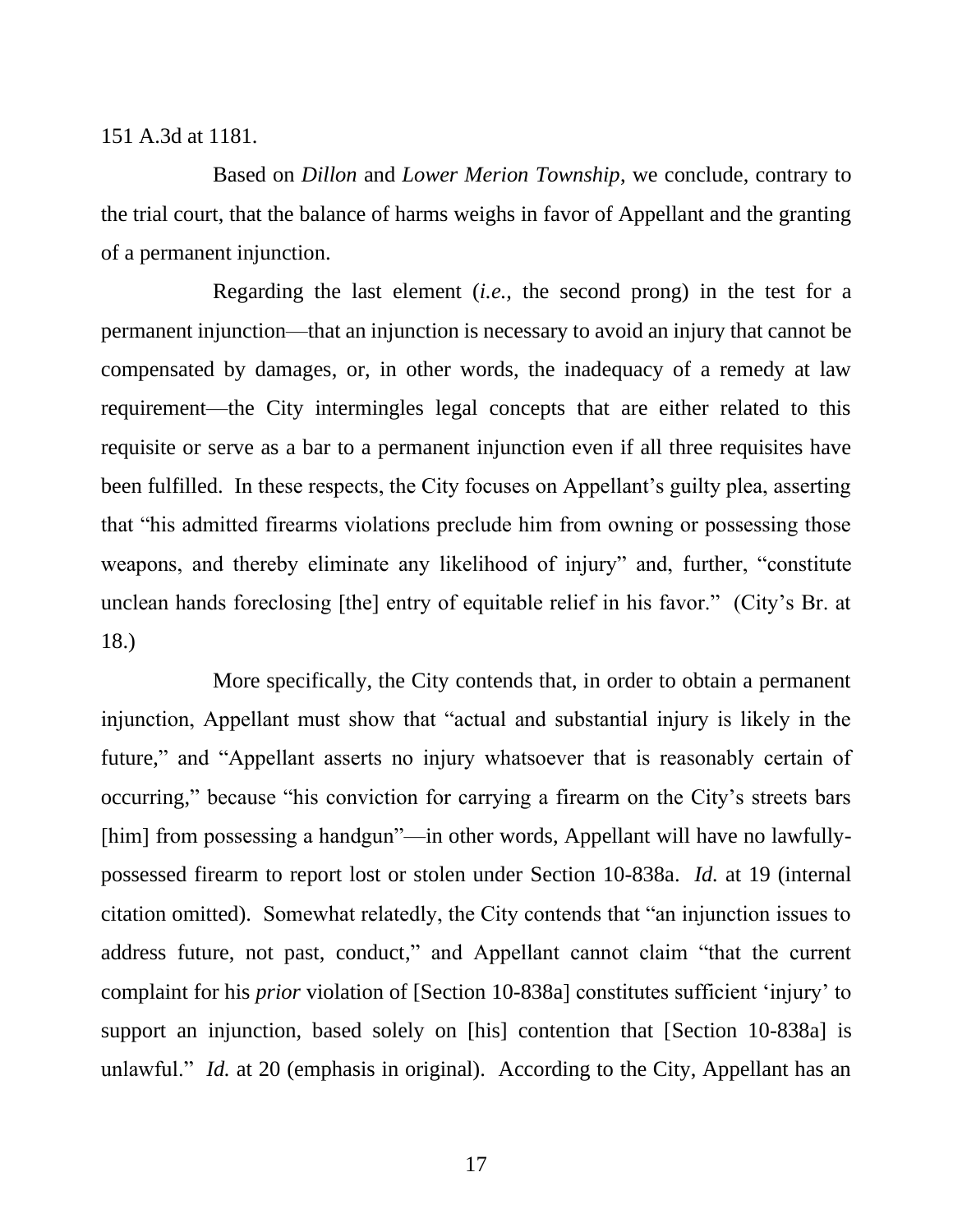adequate remedy at law because "preemption provides him with a defense to the City's complaint" and, thus, the "adequacy of Appellant's statutory remedy to seek dismissal of the complaint means that the courts are without power to . . . impose injunctive relief." *Id.* at 21 (internal citation omitted).

With respect to the unclean hands doctrine, the City posits:

The unclean hands doctrine applies precisely in situations where, like here, a litigant violates a statute or municipal ordinance and then seeks to enjoin enforcement of that ordinance [he/she] violated.

. . . .

Even apart from [Appellant's] violation of [Section 10- 838a], he violated the Commonwealth's firearms and public safety laws, then lied about those violations to the police, with respect to the very guns at issue in this case quintessential "willful misconduct." And while he now attempts to paint a picture of himself as a mere "victim," he in fact callously flouted state and federal law, placing guns in the hands of dangerous criminals.

*Id.* at 22-24 (internal citations omitted).

On the other hand, Appellant in his principal brief, and later in his reply brief, emphasizes that Section 10-838a is obviously preempted by Section 6120(a), and the City was aware of this fact at least since 2008 when this Court issued *Clarke*. In addition, Appellant notes that the City "is *currently* prosecuting [him]," "seeks to fine him \$2,000.00, he could be subjected to 90 days in jail, and there is no ability for him to obtain damages for this frivolous prosecution." (Appellant's Br. at 33.) Appellant further argues that it is possible that he may sustain future injury, because "there is no guarantee that he will remain prohibited [from owning a firearm], as there are numerous ways to obtain relief from a firearms disability, *e.g.,* expungement, pardon, civil rights restoration, or relief under [Section 6105(d) of the UFA], 18 Pa.C.S. §6105(d),"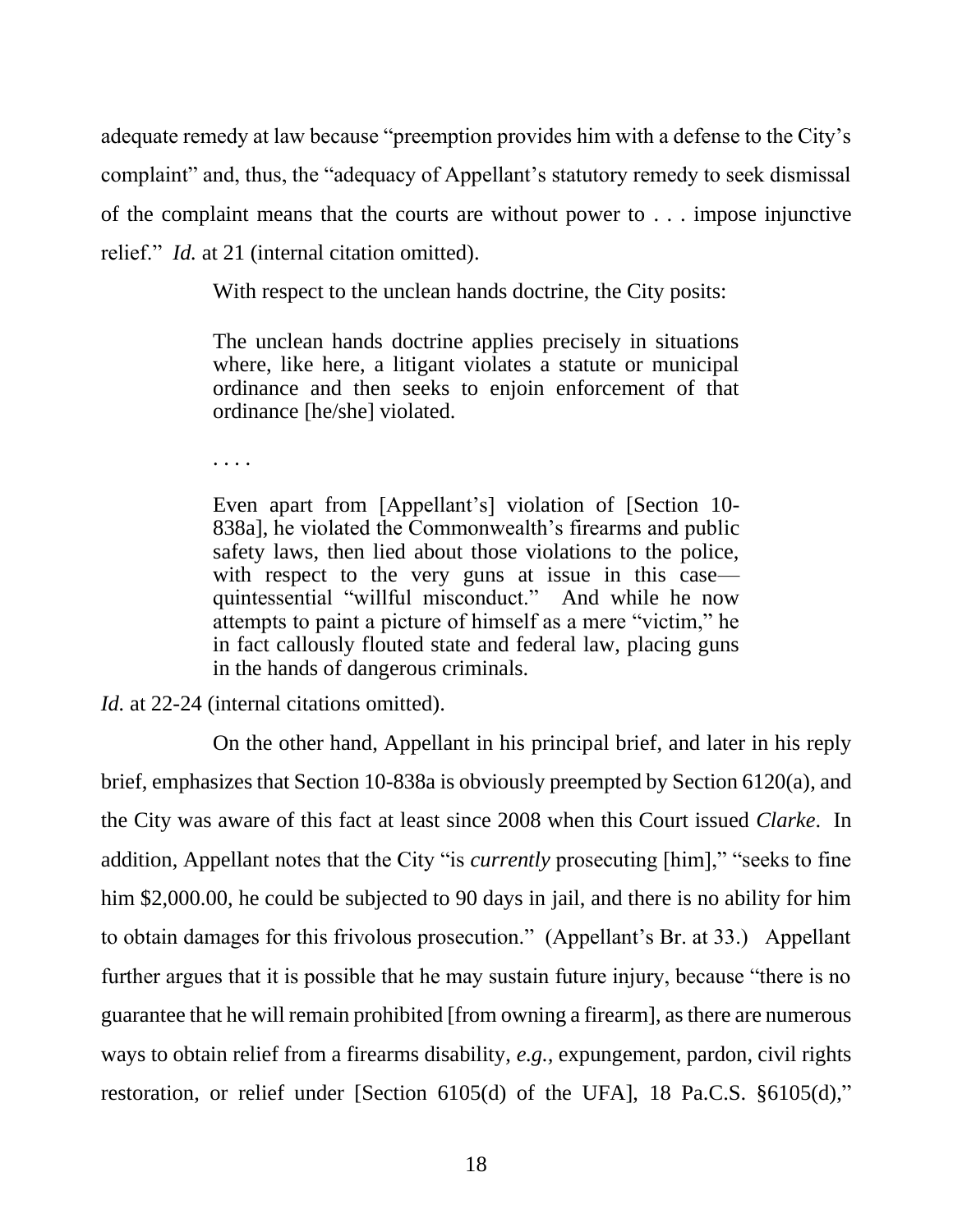including the reinstatement of firearm rights and privileges after the lapse of a 10-year period and upon the occurrence of certain conditions. (Appellant's Br. at 33.) Seemingly, Appellant also suggests that, given the focus on his prior behavior and admissions in the guilty plea colloquy by the City in this matter, it is quite possible that the City will pursue additional counts, claiming more violations of Section 10-838a, and will institute future actions if a permanent injunction is not granted. On the issue of unclean hands, Appellant submits:

> [T]he [City] contends in its [c]omplaint that [Appellant] violated its lost and stolen [firearm] ordinance and [Appellant] has never been prosecuted, prior to [the City's] initiation of the underlying matter, for failure to report a lost or stolen firearm[.] [I]t is curious how someone can have unclean hands for such activity, unless, either, in violation of due process, [Appellant] can be determined to have violated [Section 10-838a] before trial or he is being denied his constitutional right to a fair, impartial arbiter and trial. Moreover, as [the City] contend[s] that [Appellant] *gave* the guns to other individuals, not that he lost them or that they were stolen from him, even [it] admit[s] that [Appellant] does not have unclean hands as it relates to the failure to report the loss or theft of firearms. Furthermore, as [the City's] [c]omplaint does not seek enforcement of [its] straw purchaser ordinances, [Philadelphia Code §§]10-831 or 10 831a—nor could it, since they were enjoined by this Court in [*City of Philadelphia*, *see supra* notes 7-8]—it is also improper for the trial court to have considered non-related conduct as a basis for the unclean hands doctrine.

(Appellant's Reply Br. at 15-16 n.5) (emphasis in original).

In general, to obtain a permanent injunction, a party must demonstrate that actual and substantial injury is likely in the future, *see Peugeot Motors of America, Inc. v. Stout*, 456 A.2d 1002, 1008 (Pa. Super. 1983), because "equity ordinarily will not enjoin an alleged harmful act where it is not reasonably certain of occurring." *Curll v. Dairymen's Cooperative Sales Association*, 132 A.2d 271, 274-75 (Pa. 1957); *accord*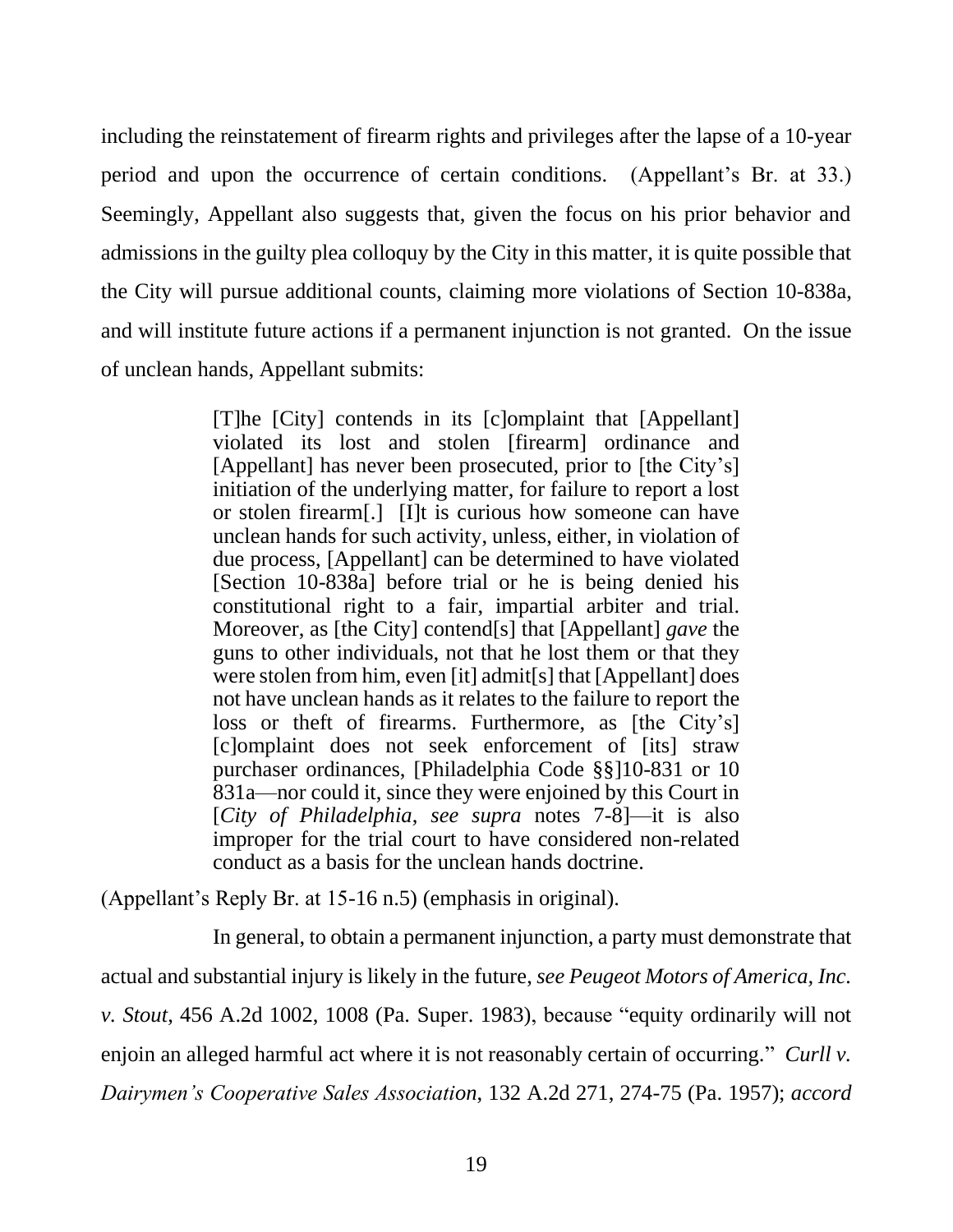*Troiani Brothers, Inc. v. Pennsylvania Public Utility Commission*, 412 A.2d 562, 566 (Pa. 1980). Further, "[i]t has been repeatedly stated by both the Supreme Court and this Court that equity has jurisdiction only in the absence of a full, complete, and adequate remedy at law." *St. Joe Minerals Corp. v. Goddard*, 324 A.2d 800, 802 (Pa. Cmwlth. 1974). Otherwise, it is well settled that a party "who comes into a court of equity must come with clean hands." *Lee v. Lee*, 978 A.2d 380, 387 (Pa. Super. 2009) (internal citation omitted). Importantly, though, "[a]pplication of the unclean hands doctrine is confined to willful misconduct which concerns the particular matter in litigation. It does not apply to collateral matters not directly affecting the equitable relations which exist between the parties." *Shapiro v. Shapiro*, 204 A.2d 266, 268 (Pa. 1964). Stated somewhat differently: "When a court of equity is appealed to for relief it will not go outside of the subject matter of the controversy and make its inference to depend upon the character and conduct of the moving party in no way affecting the equitable right which he asserts against the defendant[] or the relief which he demands." *Hartman v. Cohn*, 38 A.2d 22, 25 (Pa. 1944).

As a basic proposition, an injunction may issue to enjoin a prosecution when the statute is flagrantly and patently unconstitutional, there has been bad faith or harassment in the enforcement of the statute, and it is possible that the governmental entity will continue with multiple prosecutions for the same offense. *See City of Farmington v. Stansbury*, 823 P.2d 342, 346 (N.M. Ct. App. 1991); *Babin v. City of Lancaster*, 493 A.2d 141, 145 (Pa. Cmwlth. 1985); *Plaquemines Parish Commission Council v. Perez*, 379 So.2d 1373, 1384-85 (La. 1980); *Pitchess v. Superior Court of Los Angeles County*, 2 Cal. App. 3d 644, 648 (Cal. Ct. App., 2d Dist., 1969); *see also Marcus v. Diulus*, 363 A.2d 1205, 1208 (Pa. Super. 1976); *Kugler v. Helfant*, 421 U.S. 117, 124 (1975).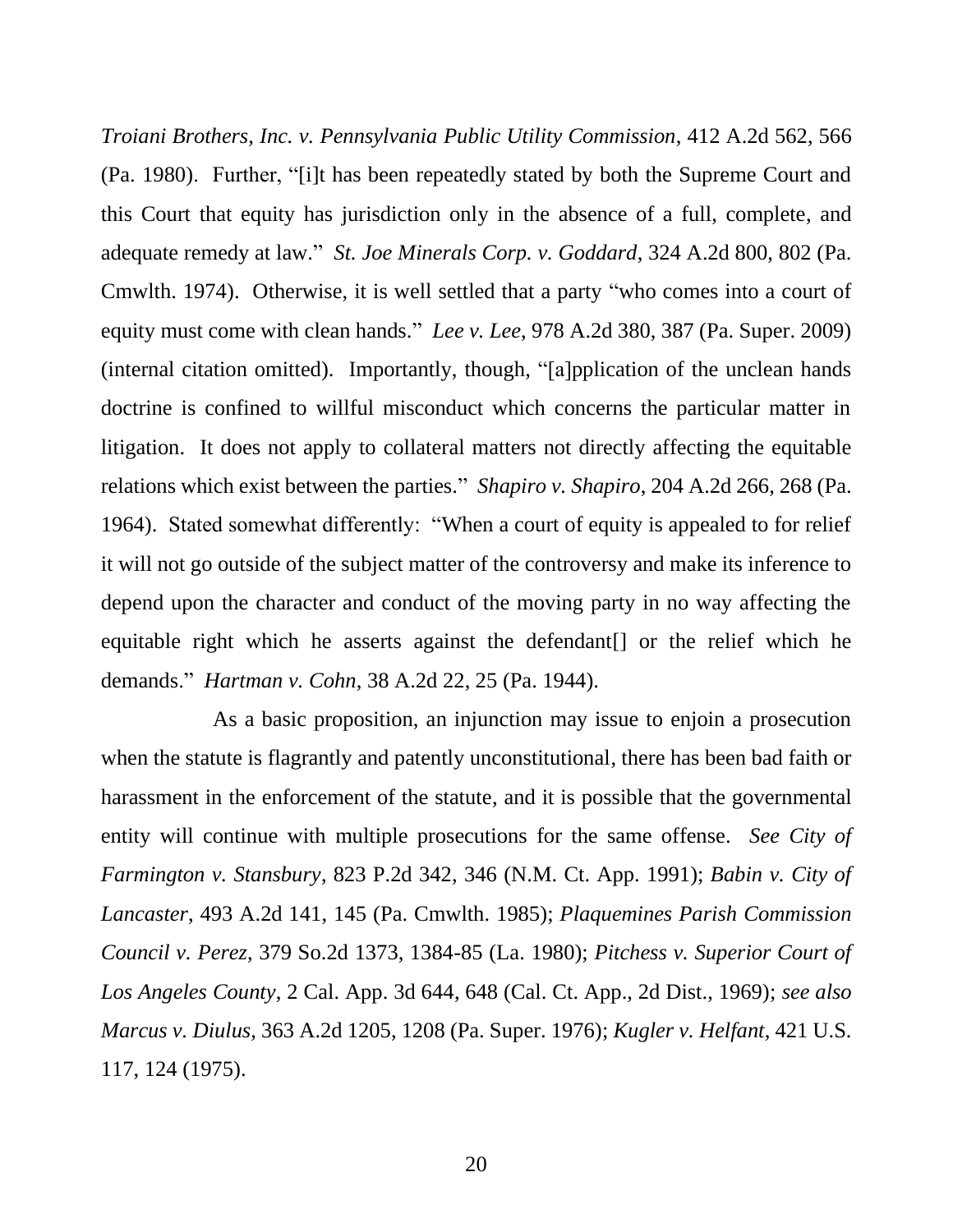Here, the facts, procedural history, and legal background of this case establish that the City is attempting to enforce a law that it knew, or reasonably should have known, was unenforceable due to our 2008 decision in *Clarke*, as well as the preceding and succeeding case law from this Court. Nonetheless, the City pursued this prosecutorial action against Appellant, without making any kind of notable linguistic change to the law it seeks to enforce and was struck down as preempted in *Clarke*. Also, the City does not make any meaningful argument for a change in the current state of the case law, opting instead to essentially ignore the precedential authority of this Court as if it does not exist. Ultimately, the City's decision to proceed with prosecution under Section 10-838a, a lost and stolen reporting law, and then incredibly claim that the law is actually a "straw purchaser" law, which, in any event, has also been held to be preempted by this Court, *see supra* notes 7-8, evidences a form of bad faith and harassment on the part of the City.

Moreover, Appellant's argument that he cannot be deemed to have unclean hands on the basis that he allegedly violated Section 10-838a is well taken, and we credit it as such. If an individual can be barred from seeking equitable relief simply because it is averred (but not proven as a matter of law) that the individual violated a law, then the purported violator could never obtain injunctive relief. On another note, Appellant's prior conduct, as reflected by his admissions during the guilty plea colloquy, cannot serve as a ground upon which to determine that he possesses unclean hands because it would penalize him for conduct for which he was not charged and, more importantly, would be unrelated to the specific violation that the City asserts in its complaint. In this vein, considering the amount of attention and legal briefing that has been placed on Appellant's guilty plea and the conduct described therein, it is very well within the realm of theoretical possibility that the City could/would seek to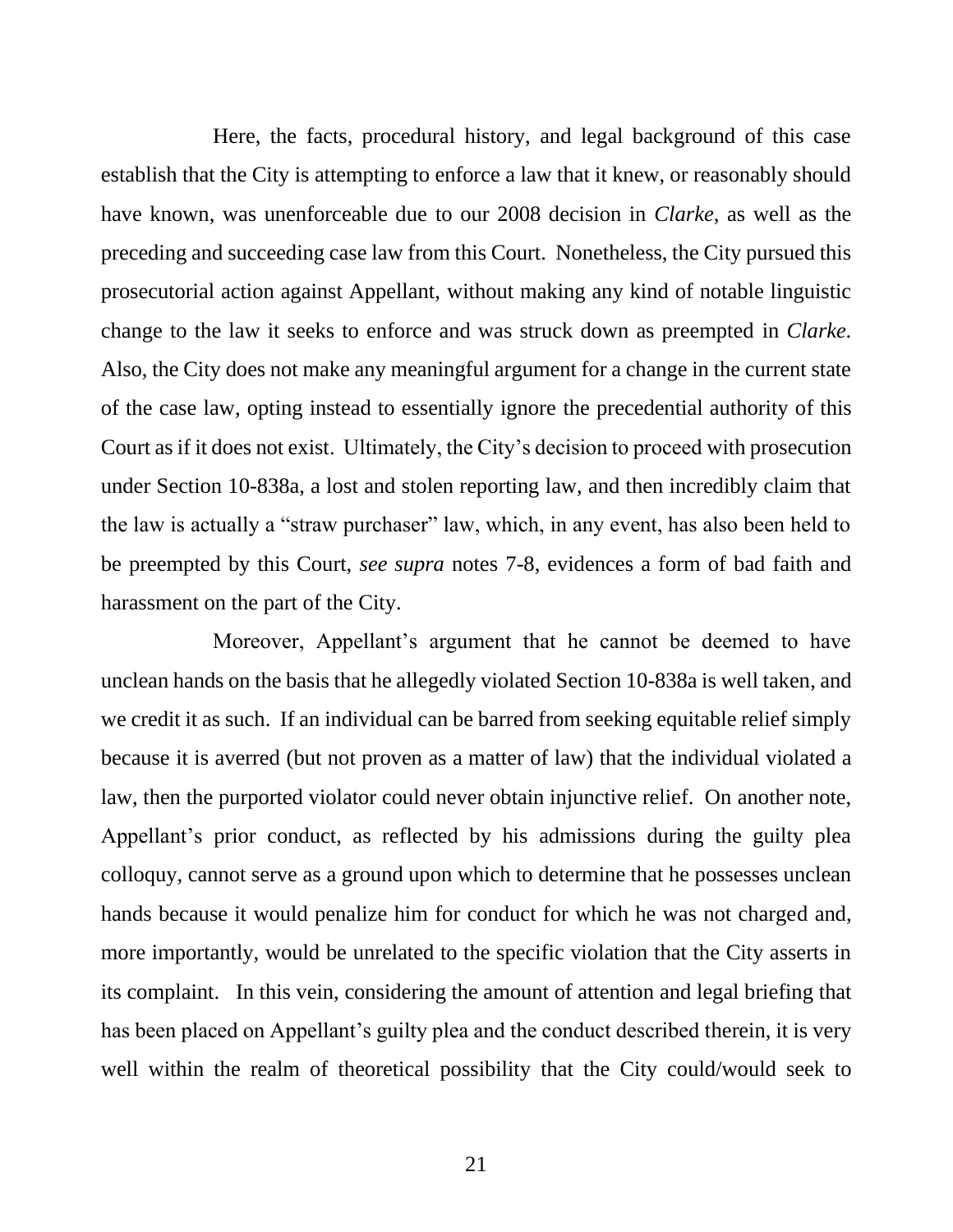prosecute Appellant for five other violations of Section 10-838a, potentially under the enhanced penalty regime that is set forth in the law for repeat offenders. *See supra*  note 1.

Therefore, for all these reasons, we conclude that Appellant is entitled to a permanent injunction and that the trial court erred in determining to the contrary.

#### **Intervention and Admission of Evidence**

Due to our disposition, we need not address Appellant's remaining issues relating to the propriety of the trial court's order granting Intervenors' petition for intervention and allowing testimonial and documentary evidence at the hearing on the permanent injunction.

#### **Conclusion**

For the above-stated reasons, we reverse the trial court's order and remand with instructions that the trial court enter a permanent injunction in favor of Appellant.

> \_\_\_\_\_\_\_\_\_\_\_\_\_\_\_\_\_\_\_\_\_\_\_\_\_\_\_\_\_\_\_\_ PATRICIA A. McCULLOUGH, Judge

Judge Wallace did not participate in this decision.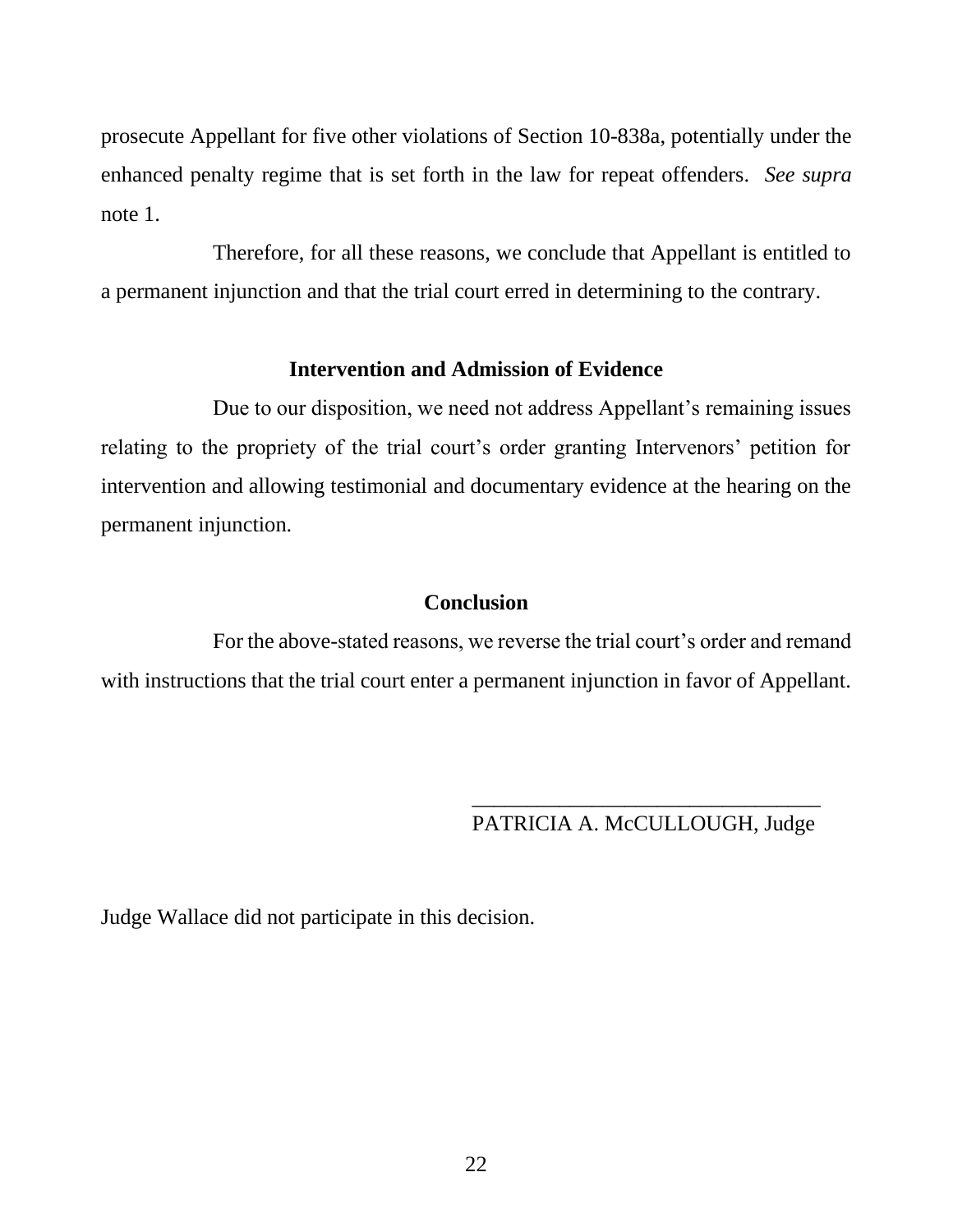### IN THE COMMONWEALTH COURT OF PENNSYLVANIA

| City of Philadelphia | No. 1204 C.D. 2020 |
|----------------------|--------------------|
|                      |                    |
| Rashad T. Armstrong, |                    |
| Appellant            |                    |

### *ORDER*

AND NOW, this  $14<sup>th</sup>$  day of February, 2022, the November 12, 2020 order of the Court of Common Pleas of Philadelphia County (trial court) is hereby REVERSED and the case is remanded to the trial court with direction to enter an order granting a permanent injunction in favor of Rashad T. Armstrong in accordance with the accompanying opinion.

Jurisdiction relinquished.

\_\_\_\_\_\_\_\_\_\_\_\_\_\_\_\_\_\_\_\_\_\_\_\_\_\_\_\_\_\_\_\_ PATRICIA A. McCULLOUGH, Judge